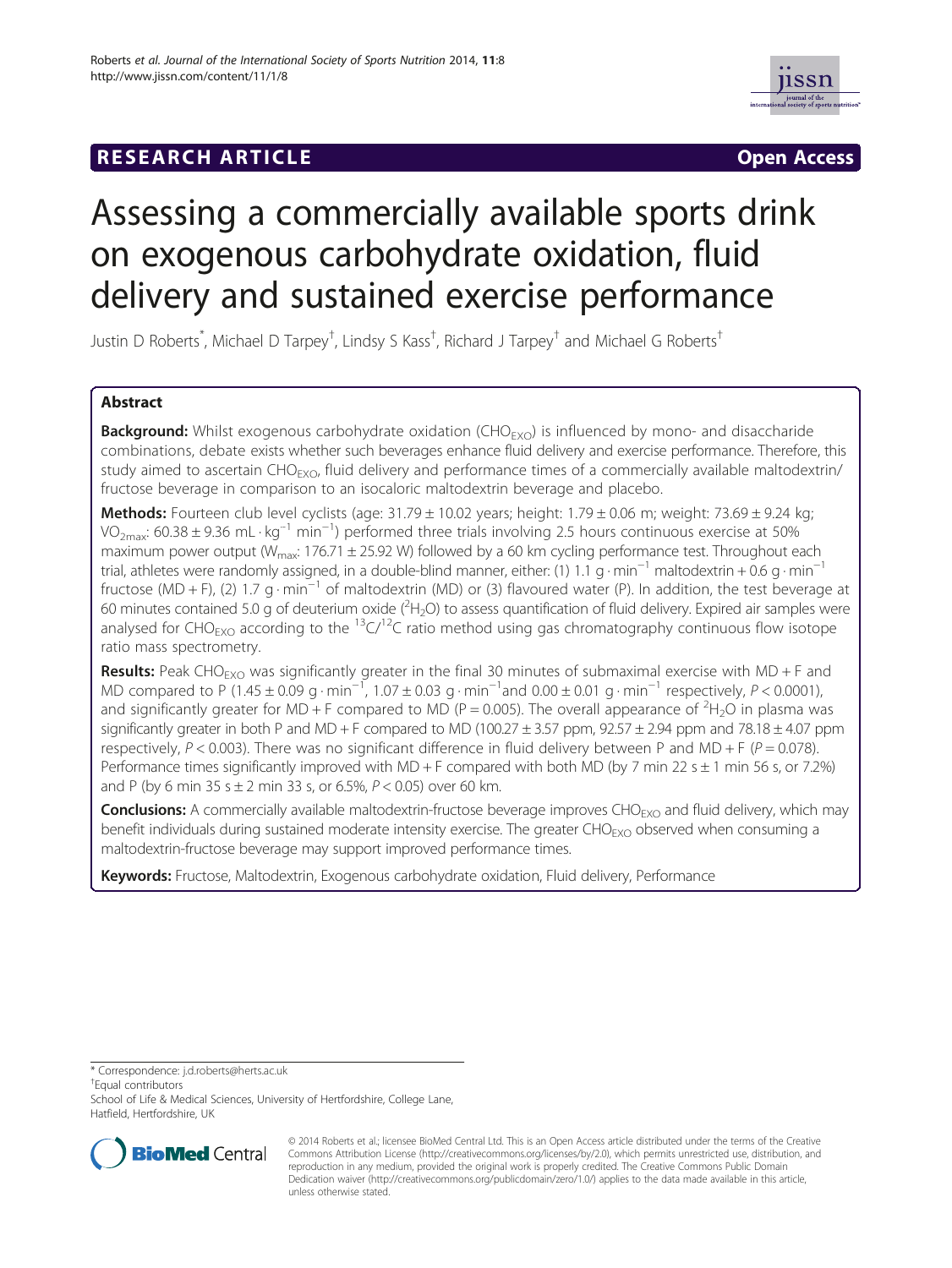### Introduction

It has long been established that carbohydrate (CHO) ingestion at frequent intervals, or late into submaximal aerobic exercise can maintain plasma glucose concentrations [\[1\]](#page-12-0), and support performance through a number of mechanisms including glycogen preservation, increased total carbohydrate oxidation rates ( $CHO<sub>TOT</sub>$ ), lowered subjective perception of fatigue and prevention of acute onset hypoglycaemia [[1-3](#page-12-0)].

When exercise is of a prolonged nature (ie: >3 hours),  $CHO<sub>TOT</sub>$  plays a significant role in sustaining power output (particularly if the exercise is considered strenuous). It is well established that exogenous carbohydrate oxidation rates (CHO<sub>EXO</sub>) may be limited at 1.0 g.min<sup>-1</sup> when single sugars eg: glucose, are consumed, due to saturation of the intestinal sodium glucose cotransporter (SGLT1). The resulting contribution from endogenous carbohydrate sources to maintain  $CHO_{TOT}$  may therefore limit performance.

However, combinations of glucose, fructose and sucrose have yielded 20-55% greater  $CHO_{EXO}$  than glucose alone, through additional utilisation of a separate GLUT5 transport mechanism [\[4](#page-12-0)-[8\]](#page-12-0). Whilst optimal CHO ingestion rates of 30–80 g.hr<sup>-1</sup> have been recommended for events lasting up to 2.5 hours, no differences in  $CHO_{EXO}$ have been observed between combined and single sugar beverages at moderate CHO intakes (0.80 g.min−<sup>1</sup> [\[9](#page-12-0)]). Therefore, optimal  $CHO_{EXO}$  are likely to coincide with higher total ingestion rates of mixed sugar beverages.

Indeed,  $CHO_{EXO}$  with combined glucose and fructose beverages have been reported at 1.26 g.min<sup>-1</sup> up to 1.75 g.min<sup>-1</sup> with ingestion rates of 1.80 to 2.40 g.min<sup>-1</sup> respectively [\[4](#page-12-0)]. Case study assessment of world class triathletes in our laboratory have indicated high  $CHO_{EXO}$ values of >1.75 g.min−<sup>1</sup> after 3 hours of competitive paced cycling with sustained ingestion rates of 2.00 g.min<sup>-1</sup> indicating potential training tolerance to carbohydrate ingestion (unpublished observations). However, such high intakes may not be practical, or indeed tolerable, by club level and recreational athletes, and may exacerbate gastrointestinal distress [\[10\]](#page-12-0) which could be detrimental to both sustained performance and beverage delivery.

The use of maltodextrin-fructose formulas have been shown to elicit equally high  $CHO_{EXO}$  [[11](#page-12-0)], and may maintain gastrointestinal comfort [[12](#page-12-0)]. Whilst the benefit of sports drinks on fluid delivery has been contested [[13\]](#page-12-0), with higher carbohydrate delivery, there is recent evidence to suggest that combined transportable sugar beverages may enhance fluid delivery [[8,14-16\]](#page-12-0), which may benefit the athlete when net fluid loss may impede late stage exercise performance. Less is known about commercially available sports drinks [[17](#page-12-0)], particularly maltodextrin-fructose formulas, on fluid delivery.

Of key interest is the effect of sports drinks on exercise performance. The inclusion of CHO beverages has been shown to improve exercise performance and time to fatigue during relatively short laboratory [\[18](#page-12-0)-[20](#page-12-0)] and field based assessments [\[21\]](#page-12-0). More recently, studies have demonstrated an effect of multiple transportable carbohydrates on sustained time trial performance [[22](#page-12-0),[23](#page-12-0)] and power output [[22,24\]](#page-12-0). However, this is not supported elsewhere [[25\]](#page-13-0), especially when commercially available carbohydrate beverages have been used [[26\]](#page-13-0).

With recent public interest in the accuracy of marketing claims, and whether commercially available sports drinks are indeed beneficial for performance [[27](#page-13-0),[28](#page-13-0)], we were invited to undertake an independent assessment of a commercial maltodextrin/ fructose beverage (MD + F: Energy Source™, High 5 Ltd.) on total and exogenous carbohydrate oxidation, and fluid delivery in comparison to a maltodextrin only beverage (MD) and placebo (P). A further aim was to assess the influence of the three beverages on cycling performance following a period of sustained steady state exercise. It was hypothesised that the  $MD + F$  commercial formula would lead to greater exogenous oxidation and fluid delivery rates, resulting in a specific performance gains.

## Materials and methods

#### Participants

Fourteen club level male cyclists were recruited for participation following power calculation assessment (G\*Power3, Dusseldorf [[29\]](#page-13-0)). All participants had an endurance training background of at least two years, and did not suffer from diabetes or have known dysglycemia. Before undertaking the study, participants were required to provide written informed consent and satisfactorily complete a health screen questionnaire. Additionally, participants were excluded if consuming other nutritional supplements. Ethical approval for the study was provided by the University of Hertfordshire Life and Medical Sciences Ethics Committee.

#### Procedures

#### Preliminary testing

At least one week prior to experimental trials, participants completed an incremental exercise test to volitional exhaustion for assessment of maximal power output  $(W_{\text{max}})$ and maximal oxygen consumption  $(\rm VO_{2max})$ . All testing was undertaken in the Human Physiology Laboratory, Division of Sport, Health and Exercise, University of Hertfordshire. Upon reporting to the laboratory, the participants' nude body mass (Seca, model 780, Hamburg, Germany) and height were recorded. Following this, maximal tests were performed on a Computrainer (RaceMate Inc, Seattle, USA) and related Coaching Software program (Comp CS, RaceMate Inc, Seattle,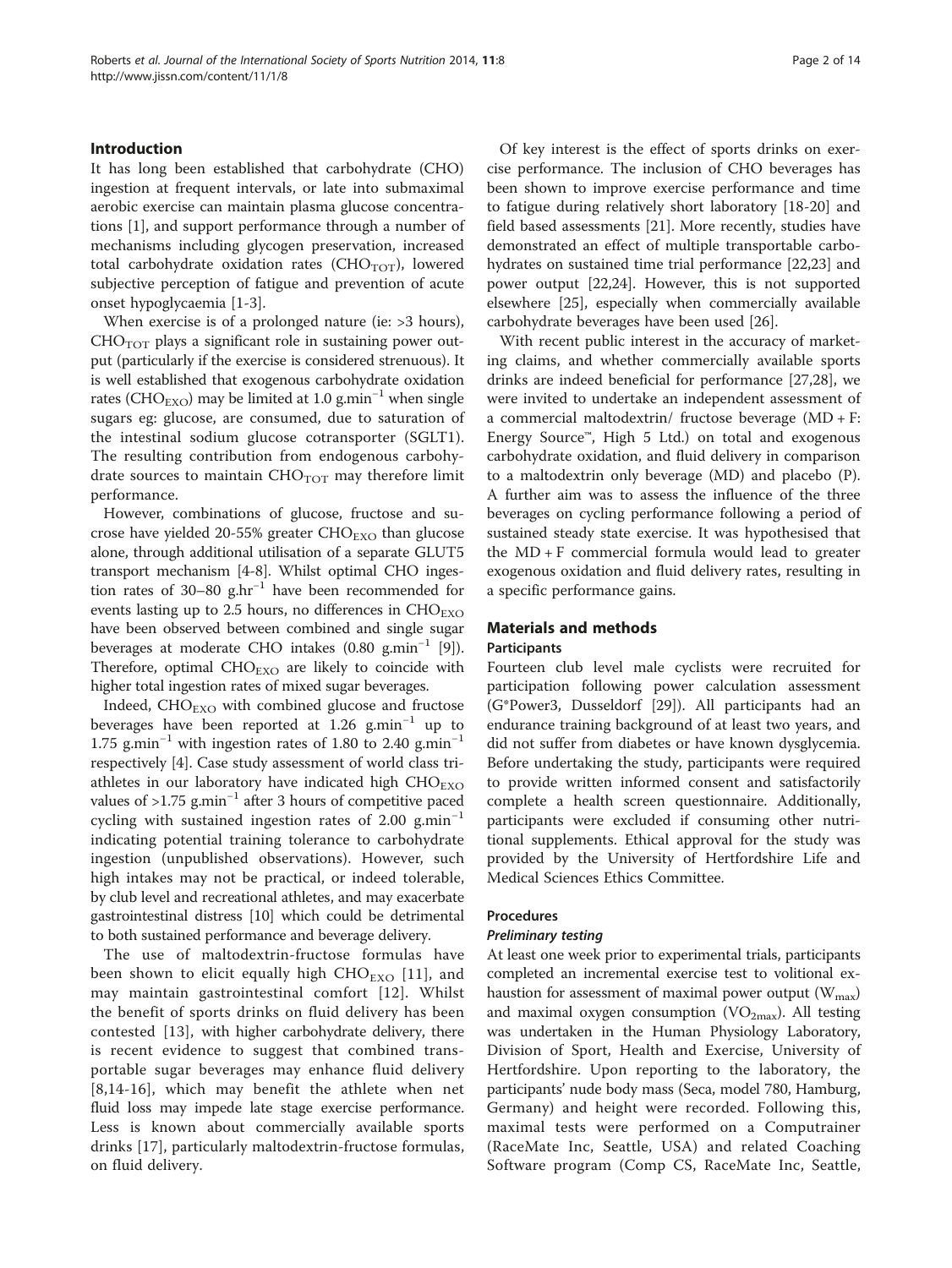USA). The Computrainer was pre-calibrated and standardised to the body mass and cycle of the participant.

Following a 10 minute standardised warm-up at 100 W, an incremental step protocol was then undertaken, with power output progressing by 30 W each 3 minutes until volitional exhaustion. Participants were fitted with an oro-nasal face mask (7920 series, Hans Rudolph Inc., Kansas City, USA) attached to a triple-V digital volume transducer. Respiratory data was recorded throughout exercise using a Metalyzer 3B system online automated gas-analyser in conjunction with Metasoft version 3 software (Cortex Biophysik, Leipzig, Germany). Heart rate (HR) was recorded continuously via radio-telemetry (Polar Electro Oy, Kempele, Finland). Ratings of perceived exertion (RPE) were collected in the final minute of each stage, using the Borg 6–20 subjective exertion scale [[30](#page-13-0)]. The test concluded when participants reached volitional exhaustion or were unable to maintain the required power output.

Maximal power was calculated by adding the final completed workload to the fraction of time spent in the non-completed workload, multiplied by 30 W. Oxygen consumption  $(VO<sub>2</sub>)$  was defined as maximal when two of the following criteria were met: 1) a levelling off of VO2 with increasing workload (increase of no more than  $2 \text{ ml} \cdot \text{kg}^{-1} \cdot \text{min}^{-1}$ ); 2) attainment of maximal predicted heart rate (±10 beats.min<sup>-1</sup>); and 3) a respiratory exchange ratio (RER) of  $>1.05$ . The highest attained VO<sub>2</sub>, maintained for 20 seconds, was determined to be the VO2max. Participants also undertook a separate habituation trial for both steady state and performance conditions. The characteristics of the participants are shown in Table [1.](#page-3-0)

#### Experimental trials

All experimental trials were undertaken in the Human Physiology Laboratory, Division of Sport, Health and Exercise, University of Hertfordshire under controlled conditions (temperature: 22.4 ± 0.9°C; barometric pressure – range: 979–1023 mBar; and relative humidity – range: 21–56%). No differences were reported between trials ( $P > 0.05$ ) for any of the environmental variables.

The study employed a randomised, placebo-controlled, double-blind cross over design for beverage condition. Participants were required to perform three exercise trials separated by one week, each comprising a 2.5 hour cycle at 50%  $W_{\text{max}}$  (oxidation trial), followed by a 60 km cycling test (performance trial). Trials were undertaken at the same time of day to minimise the potential for diurnal variance. Participants reported to the laboratory following a 12 hour overnight fast. Upon arrival, nude body mass was measured and participants rested for 5 minutes before baseline measurements (for expired air and blood analytes) were undertaken. All trials were performed on

a pre-calibrated Computrainer (RaceMate Inc, Seattle, USA), as employed in preliminary testing.

#### Sub-maximal oxidation trial

Following a 10 minute warm up at 100 W, participants began a 2.5 hour oxidation trial at 50%  $W_{\text{max}}$ . Steady state power output was based on individual quantification of  $W_{\text{max}}$  from pre-experimental assessment. Expired air samples were collected via the Douglas bag method at 30 and 60 minutes, and then 15 minute intervals thereafter, and analysed for percentage  $O_2$  and  $CO_2$ , using a Servomex 1440 gas analyser (Servomex Group Ltd, Crowborough, UK). Total Douglas bag volume was measured using a dry gas meter (Harvard Apparatus, Holliston, USA). Standardised measurements for minute ventilation (V<sub>E</sub>, L.min<sup>-1</sup>), oxygen uptake (VO<sub>2</sub>, L.min<sup>-1</sup>), carbon dioxide (VCO<sub>2</sub>, L.min<sup>-1</sup>) and respiratory exchange ratio (RER) were recorded at 0, 30 and 60 minutes, and every 15 minutes thereafter during the oxidation trial.

In addition, immediately following each Douglas bag collection, duplicate 10 ml expired air samples were extracted into vacuumed Exetainer tubes (Labco Ltd, High Wycombe, UK) for the determination of expired gas  ${}^{13}$ C:<sup>12</sup>C ratio. Exetainer samples were analysed independently (Iso-Analytical Ltd., Crewe, UK) for  $^{13}$ C: $^{12}$ C ratio by gas chromatography continuous flow isotope ratio mass spectrometry (GC-IRMS, Europa Scientific 20–20 IRMS). Stable isotope measurements and indirect calorimetry were used to calculate rates of  $CHO_{EXO}$ ,  $CHO<sub>TOT</sub>$  (total carbohydrate oxidation) and  $FAT<sub>TOT</sub>$ (total fat oxidation).

At rest, and at 15 minute intervals throughout the oxidation trial, 30 μl of capillarised wholeblood was collected in heparinised tubes and frozen at −8°C for subsequent analysis of blood glucose using an Analox micro-stat PGM7 (Analox Instruments Ltd, London, UK). Telemetric HR was recorded at 15 minute intervals throughout the oxidation trial. Ratings of perceived exertion ( $RPE<sub>TOTAL</sub>$  and  $RPE<sub>LEGS</sub>$ ) using the 6–20 and 0–10 Borg scales respectively were recorded every 30 minutes during submaximal exercise. Participants also verbally completed an adapted 14 point gastrointestinal (GI) symptom assessment questionnaire [[31](#page-13-0)] every 30 minutes, grading the degree of subjective discomfort on a 0–10 visual analogue scale. Particular attention was given to symptoms categorised as both 'moderate' (4–6) and 'severe' (7–10).

#### Beverage administration

In a double-blind random order manner, participants were assigned the following beverages across trials: maltodextrin only (MD), isoenergetic maltodextrin with fructose  $(MD + F)$  or aspartame sweetened, citrus flavoured water (P). All CHO beverages were supplied by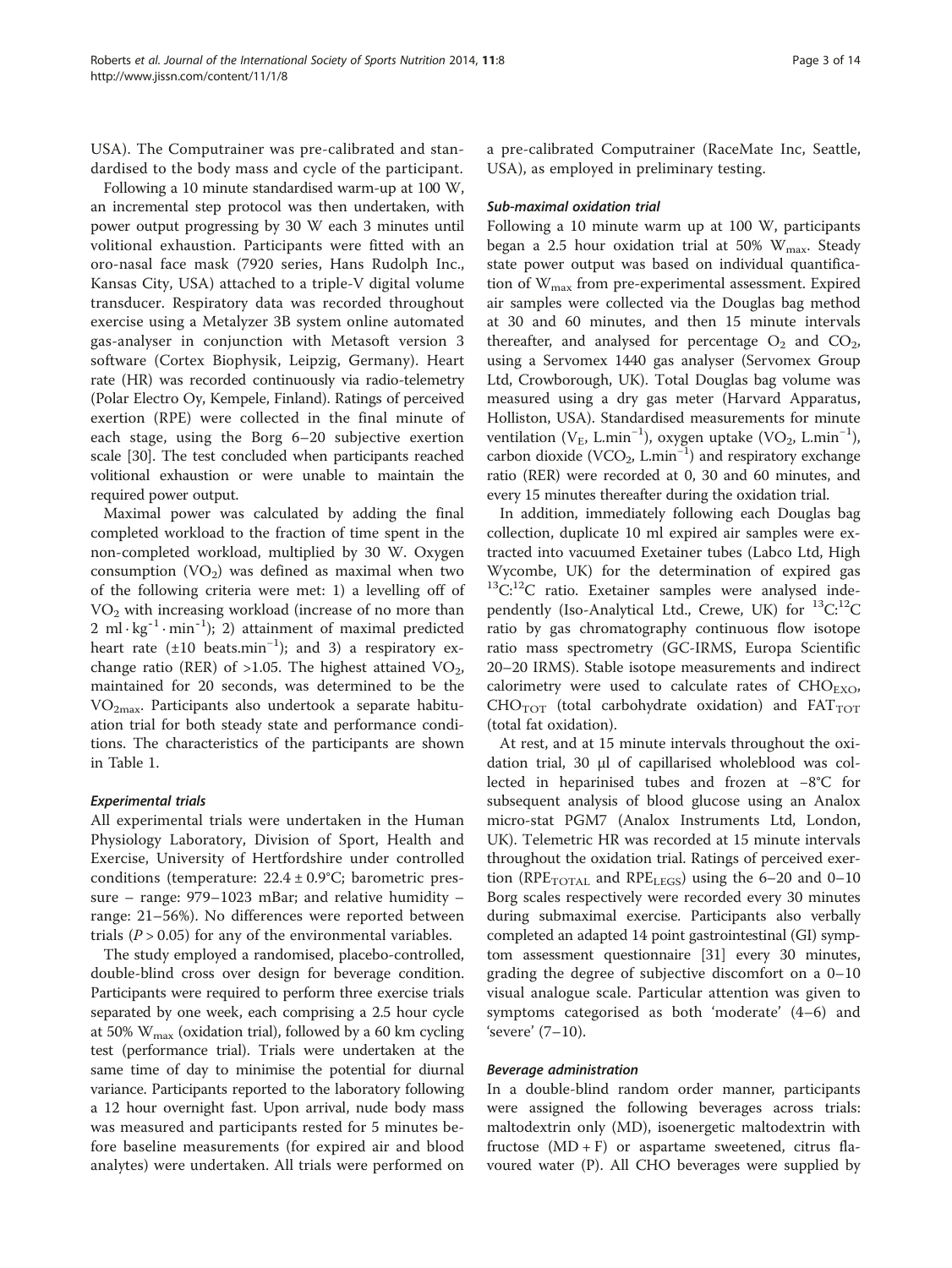<span id="page-3-0"></span>Table 1 Summary of participant characteristics and pre-experimental data collection

| Age (years)       | Height (m)      | Weight (kg)    | $VO2max$ (L.min <sup>-1</sup> ) | $VO_{2max}$ (ml.kg <sup>-1</sup> .min <sup>-1</sup> )                                                                                                                                                                          | $W_{\text{max}}$ (watts) | 50% $W_{\text{max}}$ (watts) |
|-------------------|-----------------|----------------|---------------------------------|--------------------------------------------------------------------------------------------------------------------------------------------------------------------------------------------------------------------------------|--------------------------|------------------------------|
| $31.79 \pm 10.02$ | $1.79 \pm 0.06$ | $73.69 + 9.24$ | $4.40 \pm 0.56$                 | $60.38 \pm 9.36$                                                                                                                                                                                                               | $352.64 \pm 52.39$       | $176.71 \pm 25.92$           |
|                   |                 |                |                                 | $\pm$ defined as the decomposition of all contributions to deduce the function of the contribution of the component of the component of the second contribution of the contribution of the contribution of the contribution of |                          |                              |

Table 1 shows the key characteristics of all participants, including data for maximal power output from pre-experimental assessment. Values are presented as mean  $\pm$  SD; n = 14; VO<sub>2max</sub>, maximal oxygen uptake; W<sub>max</sub>, maximal power output.

High 5 Ltd., and prepared as 10% concentrated formulas in opaque drinks bottles. The test beverages provided an average CHO delivery rate of 1.7 g · min−<sup>1</sup> for MD (corn-derived glucose monohydrate), and 1.1  $g \cdot min^{-1}$ maltodextrin with 0.6  $g \cdot min^{-1}$  fructose for MD + F (using corn-derived glucose monohydrate and crystalline fructose, Energy Source™, High 5 Ltd.). This was based on discussion with the manufacturer to provide a realistic, but high ingestion rate (102 g total carbohydrate per hour in line with high dosages recommended for longer duration exercise).

Beverages were administered as controlled 270 ml doses at the start of the oxidation trial and every 15 minutes (until completion of the performance trial), providing a fluid intake of 1.08 L $\cdot$  h<sup>-1</sup>. In terms of content, the test beverages per 100 g comprised: i) for  $MD + F$  – 96.7 g of total carbohydrate (of which 59.7 g from maltodextrin, 31.5 g from fructose); 0.0 g of protein and fat; and delivered 388 kcal; ii) for MD - 96.0 g of total carbohydrate (of which 90.9 g from maltodextrin, 4.0 g from fructose); 0.0 g of protein and fat; and delivered 384 kcal; and  $P - 0.3$  g of total carbohydrate (of which 0.3 g total sugars); 0.2 g of protein and 0.0 g of fat; and delivered 10 kcal.

All CHO beverages contained 816 mg per 100 g (~35.5 mmol.L−<sup>1</sup> ) of sodium (as tri-sodium citrate and sodium chloride). Corn-derived glucose monohydrate and crystalline fructose were used due to their naturally high <sup>13</sup>C content, allowing for the quantification of  $CHO_{EXO}$ . The ingested glucose and fructose were subject to elemental analyser-isotope ratio mass spectrometry (EA-IRMS; Europa Scientific 20–20) for the determination of 13C-enrichment (MD: −11.41 δ‰, MD + F: −11.84 δ‰ vs. Pee Dee Bellemnitella (PDB)).

#### Assessment of fluid delivery

The quantification of plasma deuterium enrichment has previously been validated for qualitative assessment of fluid delivery [\[8,14](#page-12-0)]. Based on both sample size power determination  $(G^*Power 3, Dusseldor f)$  and cost, it was deemed that only 7 participants were required for assessment of fluid delivery. Prior to the oxidation trial, an intravenous 20 gauge cannula was inserted by a qualified phlebotomist into an antecubital vein for 7 of the participants, to allow repeated blood sampling. Sample lines were kept patent after each blood collection with a 2 ml isotonic saline flush (0.9% sodium chloride saline, Baxter, Norfolk, UK).

Participants received 5 g of deuterium oxide  $(^{2}H_{2}O_{1})$ Sigma Aldrich, Dorset, UK), included in the beverage administered at 60 minutes, for assessment of fluid delivery. Blood samples were collected in 10 ml Vacutainer tubes, containing sodium fluoride/ $K_3EDTA$  as an anticoagulant (Beckton Dickinson, Plymouth, UK), at 15 minute intervals from the 60 minute time point into the oxidation trial. Blood samples were analyzed for plasma  ${}^{2}H_{2}O$ enrichment via equilibration (Europa 20–20 continuousflow isotope ratio mass spectrometry) by an independent laboratory (Iso-Analytical Ltd., Crewe, UK). Indwelling cannulas were removed at the end of the oxidation trial.

# Performance trial

Upon completion of the oxidation trial, participants performed a 60 km performance trial using the same Computrainer (RaceMate Inc, Seattle, USA). This was based on manufacturer recommendation to simulate durations encountered during sportive level events. Treatment beverages continued to be ingested every 15 minutes in the same quantity as for the oxidation trial. Participants were instructed to complete the 60 km cycle course in the fastest possible time, and were given verbal encouragement throughout the test coinciding with beverage administration.

Telemetric HR and capillarised wholebood (for glucose analysis as previously described) were assessed at 15 minute intervals. In line with laboratory safety regulations, participants were required to stop exercising if blood glucose dropped below 2.5 mmol·L−<sup>1</sup> . Gastrointestinal symptom assessment was undertaken every 30 minutes as previously described. Speed (km.hr−<sup>1</sup> ), power output (W) and distance covered (km) were recorded during the performance trial at 15 minute intervals, but with an adapted monitor only permitting sight of distance covered. At the cessation of the test, participants cooled down for 5 minutes at 100 W.

# Trial control measures

All participants were required to maintain a food and exercise diary for 7 days prior to the first exercise trial, and maintain these patterns before each subsequent trial. Participants were provided with a list of foods naturally abundant in  $^{13}$ C (CHO derived from C4 plants, e.g.: corn and sugar cane) and instructed to avoid them for the 7 days prior to the first exercise trial and for the duration of the experimental period to reduce background  $13C$  from endogenous stores. Food lists also provided a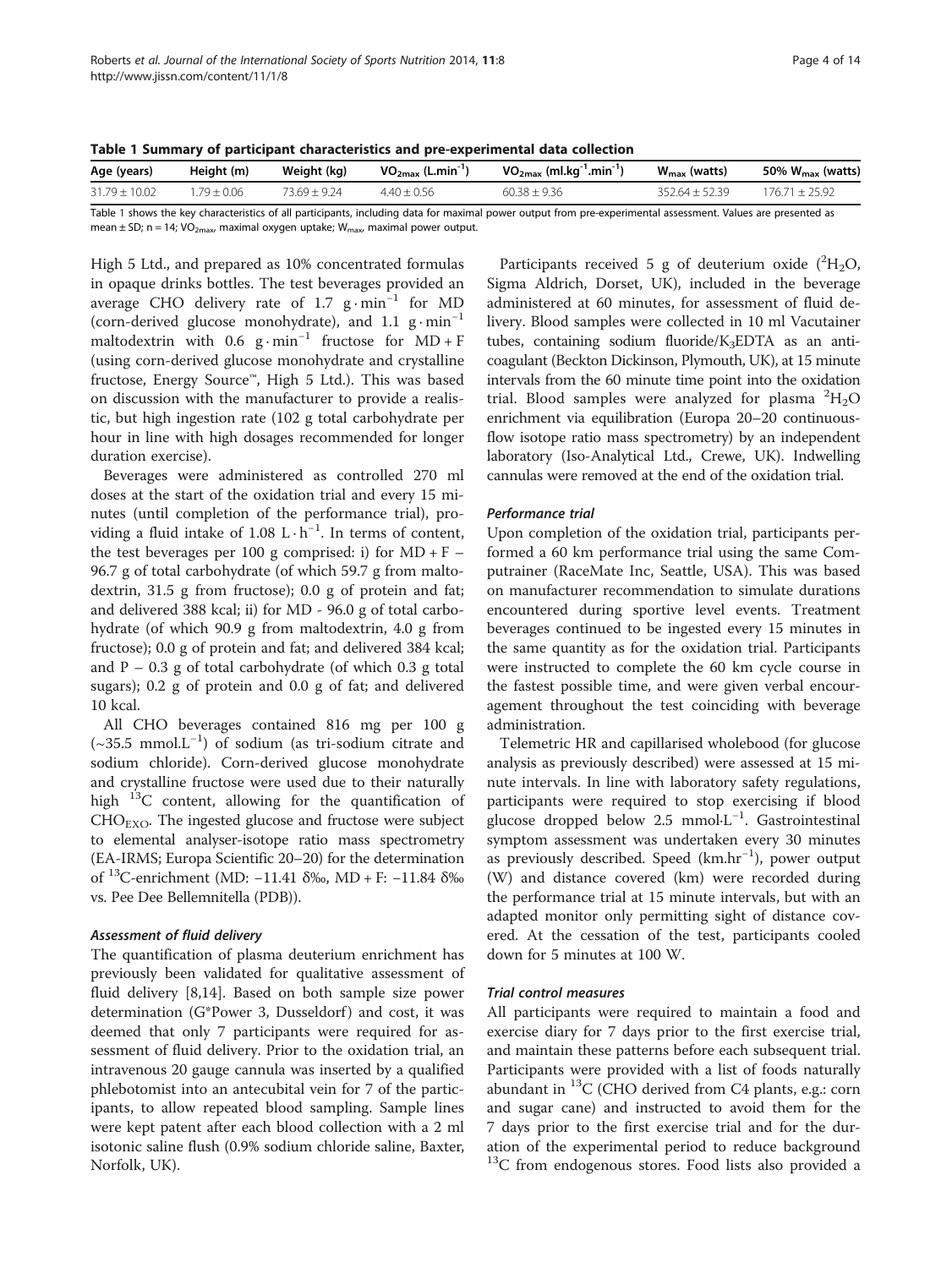number of alternative high CHO foods to prevent a reduction in CHO intake. Additionally, to reduce background interference from  $^{13}$ C-enriched glycogen stores, participants performed a 150–180 minute glycogendepleting ride 5 days before each trial. Previous studies have employed similar interventions to limit the effects of background  $^{13}$ C-levels [[5,7,8](#page-12-0)]. Participants were asked to refrain from caffeine, alcohol ingestion and intense exercise for 24 hours before each trial.

## **Calculations**

Total oxidation rates:

Rates of CHO<sub>TOT</sub> and FAT<sub>TOT</sub> (g · min<sup>-1</sup>) were calculated from absolute VO<sub>2</sub> and VCO<sub>2</sub> (L·min<sup>-1</sup>) utilising the following stoichiometric equations [\[32](#page-13-0)], with protein oxidation during exercise assumed negligible:

$$
CHO_{TOT} = 4.585(VCO_2)-3.226(VO_2)
$$

$$
FAT_{TOT} = 1.695(VO_2) - 1.701(VCO_2)
$$

Exogenous carbohydrate oxidation rates:

The rate of CHO<sub>EXO</sub> (g · min<sup>-1</sup>) was calculated using the following formula [[33](#page-13-0)]:

$$
\text{CHOEXO} = \text{VCO2} \cdot \left(\frac{\text{Exp-Exp}_{\text{BKG}}}{\text{Ing-Exp}_{\text{BKG}}}\right) \cdot \left(\frac{1}{k}\right)
$$

Where  $\delta$ Exp is the  $^{13}$ C-enrichment of expired air throughout the oxidation trial,  $\delta$ Ing is the <sup>13</sup>C-enrichment of the CHO solution,  $Exp_{BKG}$  is the  $^{13}C$ -enrichment of expired air throughout the placebo trial  $(P)$  and  $k$  is the  $CO<sub>2</sub>$  produced via the oxidation of 1 g of glucose  $(k = 0.7467$  litres of  $CO<sub>2</sub>$  per gram of glucose [[8](#page-12-0)]).

The  $^{13}$ C-enrichment was expressed as  $\delta\%$  difference between the  ${}^{13}C.{}^{12}C$  ratio of the sample and a known laboratory reference standard (PDB) according to the following formula [[34\]](#page-13-0):

$$
\delta^{13}C = \left[\left(\frac{\frac{^{13}C}{^{12}C} \text{ of sample}}{\frac{^{13}C}{^{12}C} \text{ of standard}}\right)\text{-}1\right]\cdot 10^3
$$

The rate of  $CHO_{ENDO}$  was calculated by subtracting  $CHO_{EXO}$  from  $CHO_{TOT}$ . Substrate oxidation was calculated over the final 90 minutes of exercise (60–150 minutes) due to the earlier capture of  ${}^{13}CO_2$  in the bicarbonate  $(HCO<sub>3</sub><sup>-</sup>)$  pool. It has been reported that dilution in the bicarbonate pool becomes negligible after 60 minutes of exercise, when 100% of the  ${}^{13} \mathrm{CO}_2$  from oxidation is retrieved [[8,](#page-12-0)[35,36](#page-13-0)].

Carbohydrate oxidation efficiency:

Estimation of carbohydrate oxidation efficiency was determined using the following formula [[7\]](#page-12-0):

$$
CHOEXO efficiency = 100 \cdot \left(\frac{CHOEXO}{CHO ingestion rate}\right)
$$

Statistical analyses:

Statistical analyses were performed using SPSS Statistics for Windows version 19 (SPSS, Chicago, USA). A twoway analysis of variance (ANOVA) with repeated measures design was used to assess for interaction effects between conditions, trials and over time. Where appropriate, a one-way ANOVA was used to assess for differences for relevant experimental measures (e.g.: mean  $CHO_{FYO}$ ) between trials only. Significant differences were assessed with a student t-test with Bonferoni post hoc adjustments. Where pertinent, pearson chi squared assessment was undertaken (e.g.: gastrointestinal responses). An alpha level of 0.05 was employed for assessment of statistical significance. All data are reported as means ± SE.

#### Results

#### Submaximal oxidation trial Total carbohydrate oxidation

Data for total carbohydrate oxidation rates are represented in Figures 1 and [2.](#page-5-0) During steady state aerobic exercise performed at 50%  $W_{max}$ , mean CHO<sub>TOT</sub> between 60–150 minutes were significantly different between treatment conditions  $(F = 20.601; P = 0.0001)$ . Mean  $CHO_{TOT}$  were significantly greater for both MD + F and MD compared with P throughout the last 90 minutes of steady state exercise  $(2.74 \pm 0.07 \text{ g.min}^{-1})$ for MD + F and  $2.50 \pm 0.11$  g.min<sup>-1</sup> for MD v  $1.98 \pm$ 0.12 g.min<sup>-1</sup> for P respectively;  $P = 0.0001$ ). Mean

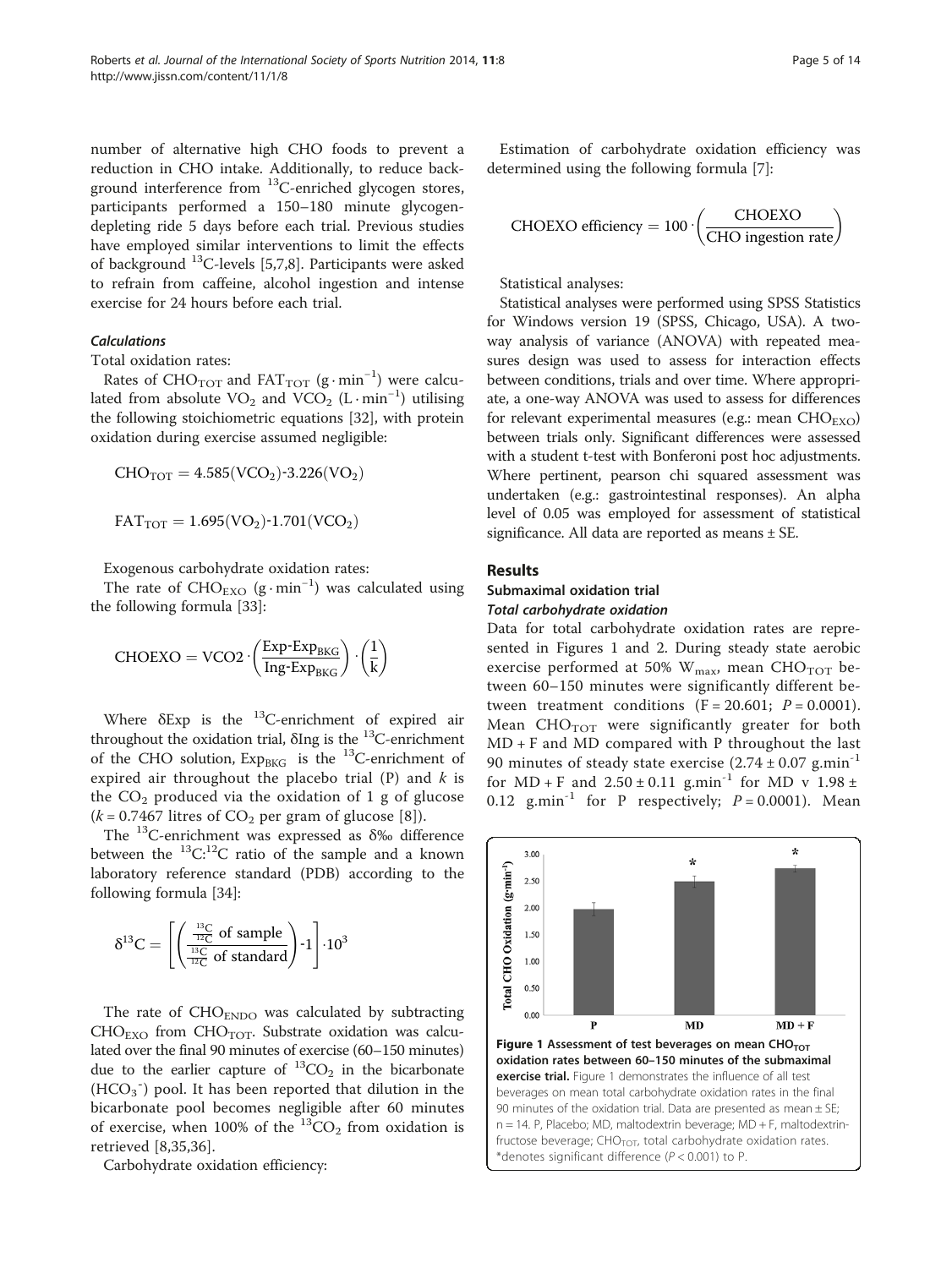$CHO<sub>TOT</sub>$  were not shown to be statistically different

between  $MD + F$  and  $MD (P > 0.05)$ . When assessing specific intervals during the oxidation trial, between 60–90 minutes and 90–120 minutes of submaximal exercise performed at  $50\%W_{\text{max}}$ , both carbohydrate test beverages demonstrated higher mean CHO<sub>TOT</sub> compared to P ( $P < 0.005$ ). Whilst this observation continued in the last 30 minutes of the oxidation trial, a significant difference was also found between MD + F and MD between 120–150 minutes of the test  $(2.81 \pm 0.06 \text{ g.min}^{-1} \text{ v } 2.42 \pm 0.10 \text{ g.min}^{-1} \text{ respectively};$  $P = 0.004$ .

#### Exogenous carbohydrate oxidation

Data for  $CHO_{EXO}$  are represented in Figure [3](#page-6-0) and Table [2](#page-6-0). A significant interaction effect was found for both time and beverage  $(F = 31.659; P = 0.0001)$ . Whilst no differences were observed between conditions at rest  $(P > 0.05)$ , both carbohydrate beverages displayed significantly higher  $CHO_{EXO}$  at all timepoints from 30 minutes in comparison to P ( $P < 0.0001$ ). Mean CHO<sub>EXO</sub> between 60–150 minutes was significantly different between test conditions (F = 180.077;  $P = 0.0001$ ). Both carbohydrate beverages displayed significantly greater mean  $CHO_{EXO}$ compared with  $P(P = 0.0001)$ . However, throughout the final 90 minutes of steady state exercise,  $CHO_{EXO}$  was significantly higher with  $MD + F$  compared with  $MD$  $(1.27 \pm 0.07 \text{ g.min}^{-1} \text{ v } 0.98 \pm 0.04 \text{ g.min}^{-1} \text{ respectively};$  $P = 0.019$ ). When analysed for respective 30 minute time periods,  $CHO_{EXO}$  was significantly higher for  $MD + F$ compared with MD between 90–120 minutes and 120–150 minutes only ( $P < 0.025$ ). Peak CHO<sub>EXO</sub> was significantly greater in the final 30 minutes of submaximal exercise with  $MD + F$  and  $MD$  compared to P  $(1.45 \pm 0.09 \text{ g} \cdot \text{min}^{-1}, 1.07 \pm 0.03 \text{ g} \cdot \text{min}^{-1} \text{ and } 0.00 \pm \text{m}^{-1}$ 0.01 g · min<sup>-1</sup> respectively,  $P < 0.0001$ ), and significantly greater for  $MD + F$  compared to  $MD (P = 0.005)$ .

Assessment of exogenous carbohydrate efficiency  $(CHO_{EXO Eff}$ %) was additionally undertaken across the oxidation trial. Mean  $CHO_{EXO Eff}$ % was significantly greater with  $MD + F$  and  $MD$  compared to  $P$  for all assessed time periods ( $P < 0.0001$ ). Additionally CHO<sub>EXO Eff</sub>% was significantly greater with MD + F compared to MD overall  $(74.7 \pm 4.4\% \text{ V } 57.9 \pm 2.1\% \text{ respectively}; P = 0.019)$ , and at respective assessed timepoints from 90 minutes ( $P < 0.025$ ).

#### Endogenous carbohydrate oxidation

Data for mean CHO<sub>ENDO</sub> are represented in Table [2](#page-6-0). In a similar pattern to mean  $CHO_{TOT}$  a significant interaction effect was found between treatment conditions for mean  $CHO_{ENDO}$  between 60–150 minutes of the oxidation trial (F = 13.822;  $P = 0.0001$ ). Both MD + F and  $MD$  conditions demonstrated lower mean  $CHO_{ENDO}$ during the last 90 minutes of continuous exercise compared to P  $(1.47 \pm 0.07 \text{ g.min}^{-1}, 1.51 \pm 0.10 \text{ g.min}^{-1}$  and 1.97  $\pm$  0.12 g.min<sup>-1</sup> respectively;  $P < 0.004$ ). Whilst mean CHOENDO progressively declined for each averaged 30 minute period within treatment condition, the same pattern was observed with both carbohydrate beverages demonstrating significantly lower  $CHO_{ENDO}$  in comparison to P ( $P < 0.038$ ). No differences were observed between  $MD + F$  and  $MD (P > 0.05)$ .

#### Total fat oxidation

Data for mean  $FAT_{TOT}$  are shown in Table [2](#page-6-0). Over the final 90 minutes of the oxidation trial, mean  $FAT_{TOT}$ was statistically different between conditions ( $F = 10.494$ ;  $P = 0.0001$ ). Specifically, both carbohydrate beverages

<span id="page-5-0"></span>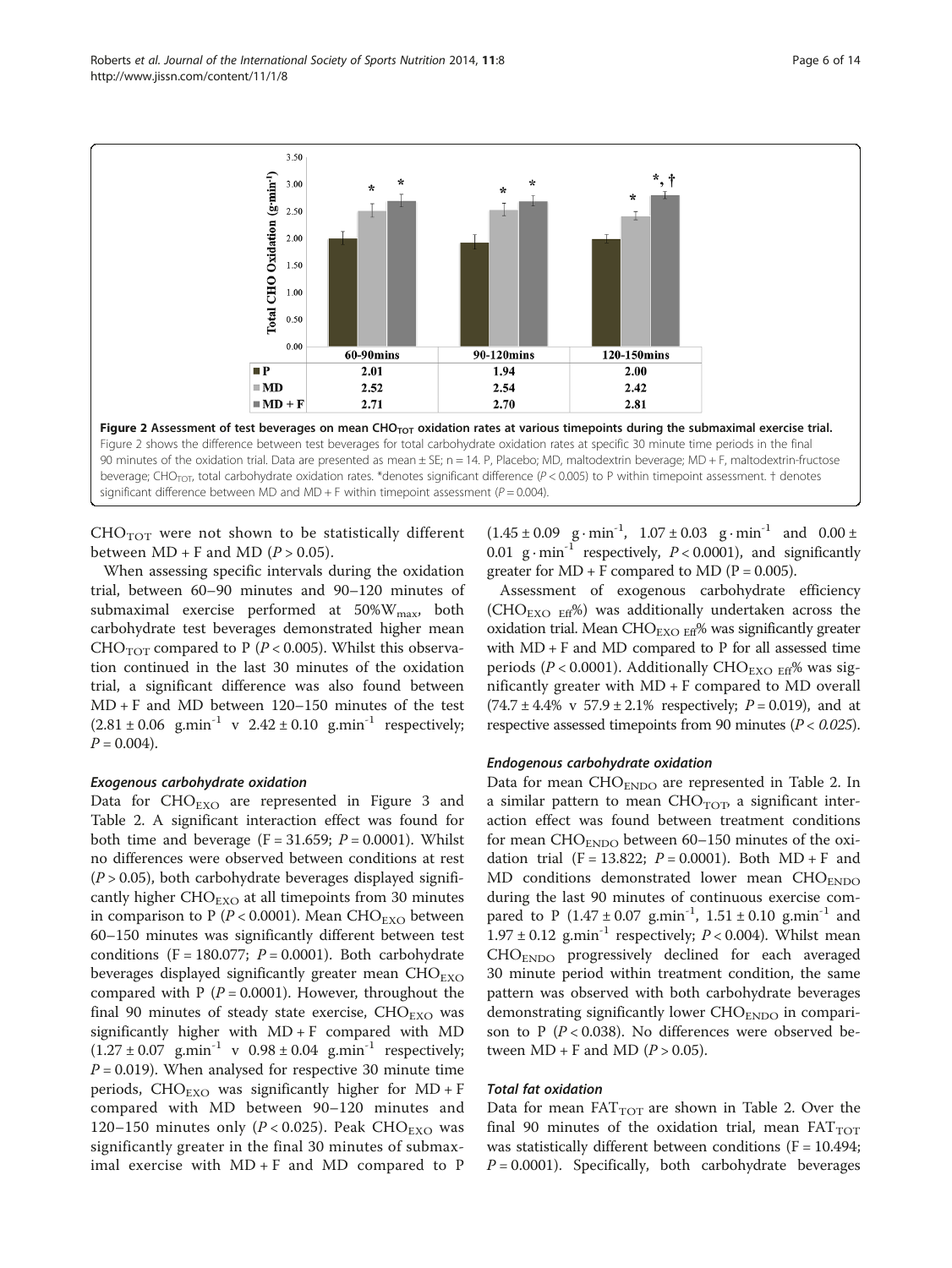demonstrated lower mean  $FAT_{TOT}$  in comparison to P ( $P = 0.008$ ). Whilst absolute values were lower for  $MD + F$  in relation to MD, mean  $FAT_{TOT}$  was not statistically different between carbohydrate beverages  $(0.33 \pm 0.04 \text{ g.min}^{-1} \text{ for MD + F v } 0.41 \pm 0.05 \text{ g.min}^{-1}$ for MD,  $P > 0.05$ ) over the final 90 minutes of the oxidation trial. The same observation was noted for all 30 minute intervals, with both carbohydrate beverages demonstrating significantly lower mean  $FAT<sub>TOT</sub>$  in comparison to P only  $(P < 0.021)$ .

Assessment of exercise intensity was deemed comparable during the oxidation trial, with no significant differences observed for mean absolute  $VO<sub>2</sub>$  (L.min<sup>-1</sup>) and power output (W) between test conditions – see Table [3.](#page-7-0)

| Table 2 Influence of test beverages on carbohydrate and fat oxidation rates during a submaximal exercise test |  |  |
|---------------------------------------------------------------------------------------------------------------|--|--|
|                                                                                                               |  |  |

|                     |           | Overall                        | Respective time period assessed |                    |                    |
|---------------------|-----------|--------------------------------|---------------------------------|--------------------|--------------------|
|                     |           | 60-150 mins                    | 60-90 mins                      | 90-120 mins        | 120-150 mins       |
| CHO <sub>FNDO</sub> | P         | $1.97 \pm 0.12$                | $2.00 \pm 0.12$                 | $1.92 \pm 0.12$    | $1.99 \pm 0.12$    |
| $(g.min^{-1})$      | <b>MD</b> | $1.51 \pm 0.10*$               | $1.66 \pm 0.12*$                | $1.52 \pm 0.10*$   | $1.35 \pm 0.10*$   |
|                     | $MD + F$  | $1.47 \pm 0.07*$               | $1.62 \pm 0.08*$                | $1.41 \pm 0.07*$   | $1.36 \pm 0.07*$   |
| $CHO_{FXO}$         | P         | $0.00 \pm 0.00$                | $-0.00 \pm 0.01$                | $0.02 \pm 0.01$    | $-0.00 \pm 0.01$   |
| $(g.min^{-1})$      | <b>MD</b> | $0.98 \pm 0.04*$               | $0.86 \pm 0.04*$                | $1.02 \pm 0.04*$   | $1.07 \pm 0.03*$   |
|                     | $MD + F$  | $1.27 \pm 0.07$ <sup>*</sup> t | $1.08 \pm 0.07*$                | $1.28 \pm 0.07$ *† | $1.45 \pm 0.09*$ † |
| $CHO_{FXO Fff}$     | P         | $0.1 \pm 0.3$                  | $-0.1 \pm 0.05$                 | $0.9 \pm 0.8$      | $-0.6 \pm 0.8$     |
| (% )                | <b>MD</b> | $57.9 \pm 2.1*$                | $50.5 \pm 2.5^*$                | $60.1 \pm 2.3*$    | $63.0 \pm 1.9*$    |
|                     | $MD + F$  | $74.7 \pm 4.4$ *†              | $63.5 \pm 4.2*$                 | $75.5 \pm 4.3$ *†  | $85.2 \pm 5.0$ *t  |
| FAT <sub>TOT</sub>  | P         | $0.59 \pm 0.06$                | $0.58 \pm 0.06$                 | $0.60 \pm 0.06$    | $0.58 \pm 0.06$    |
| $(g.min^{-1})$      | <b>MD</b> | $0.41 \pm 0.05*$               | $0.42 \pm 0.05*$                | $0.41 \pm 0.05*$   | $0.41 \pm 0.05*$   |
|                     | $MD + F$  | $0.33 \pm 0.04*$               | $0.34 \pm 0.03*$                | $0.34 \pm 0.04*$   | $0.32 \pm 0.04*$   |

Table 2 demonstrates the influence of the test beverages on endogenous and exogenous carbohydrate and fat oxidation rates during the submaximal exercise trial. Data for carbohydrate oxidation efficiency are also shown to demonstrate the progressive benefit of a combined sugar beverage overall and at 30 minute averaged timepoints. Data are presented as mean ± SE; n = 14. P, Placebo; MD, maltodextrin beverage; MD + F, maltodextrin-fructose beverage. CHO<sub>ENDO</sub>, endogenous carbohydrate oxidation; FAT<sub>TOT</sub>, total fat oxidation; CHO<sub>EXO</sub>, exogenous carbohydrate oxidation; CHO<sub>EXO</sub> Eff, carbohydrate oxidation efficiency \*denotes a significant difference (P < 0.038) to P within respective time period. † denotes a significant difference between MD and MD + F (P < 0.025) within respective time period.

<span id="page-6-0"></span>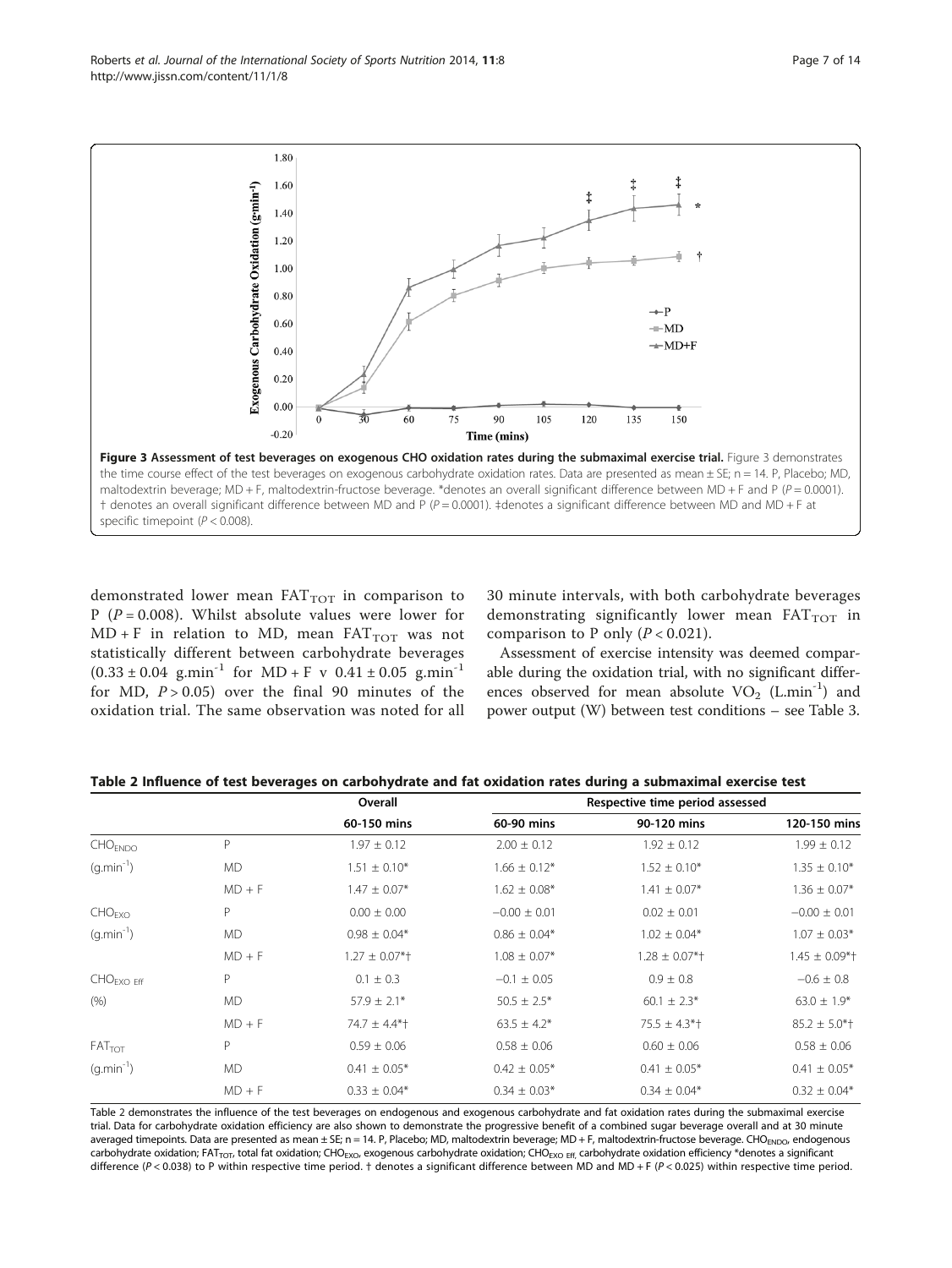#### <span id="page-7-0"></span>Table 3 Assessment of oxygen uptake, power output, mean heart rate, blood glucose and perceived exertion during both the oxidation and performance trials

|                                       |           |                              | <b>Oxidation trial Performance trial</b> |
|---------------------------------------|-----------|------------------------------|------------------------------------------|
| $VO2 (L.min-1)$                       | P         | $2.65 \pm 0.07$              | N/A                                      |
|                                       | <b>MD</b> | $2.69 \pm 0.06$              | N/A                                      |
|                                       | $MD + F$  | $2.70 \pm 0.09$              | N/A                                      |
| Power (W)                             | P         | $176.3 \pm 6.95$             | $201.0 \pm 22.4$                         |
|                                       | <b>MD</b> | $175.0 \pm 6.67$             | $197.6 \pm 21.6$                         |
|                                       | $MD + F$  | $174.4 \pm 6.59$             | $227.0 \pm 23.2*$                        |
| Heart rate $(b.min^{-1})$             | P         | $128.7 \pm 4.7$              | $149.0 \pm 6.3$                          |
|                                       | <b>MD</b> | $132.4 \pm 3.7$              | $151.9 \pm 6.3$                          |
|                                       | $MD + F$  | $133.1 \pm 4.4^{\dagger}$    | $160.7 \pm 5.0*$                         |
| Blood glucose (mmol.L <sup>-1</sup> ) | P         | $3.90 \pm 0.11$              | $3.24 \pm 0.25$                          |
|                                       | <b>MD</b> | $4.77 + 0.12^+$              | $4.17 \pm 0.22^{\dagger}$                |
|                                       | $MD + F$  | $4.97 \pm 0.12$ <sup>†</sup> | $4.18 \pm 0.23$ <sup>†</sup>             |
| $RPETOTAI$ (6-20 scale)               | P         | $11.9 \pm 0.6$               | $15.6 \pm 0.6$                           |
|                                       | <b>MD</b> | $12.2 \pm 0.5$               | $16.3 \pm 0.5$                           |
|                                       | $MD + F$  | $11.6 \pm 0.6$               | $16.4 \pm 0.7$                           |
| $RPELFGS$ (0-10 scale)                | P         | $3.8 \pm 0.4$                | $7.1 \pm 0.4$                            |
|                                       | <b>MD</b> | $4.2 + 0.5$                  | $7.1 \pm 0.3$                            |
|                                       | $MD + F$  | $3.3 \pm 0.4$                | $6.9 \pm 0.6$                            |

Table 3 shows the average data for key physiological, power output and subjective perception of exertion vaiables over both the oxidation and performance trials. Data are presented as mean  $\pm$  SE; (n = 14 for oxidation trial; n = 6 for performance trial finishers). P, Placebo; MD, maltodextrin beverage; MD + F, maltodextrin-fructose beverage; RPE, Rating of Perceived Exertion. \*denotes a significant difference to MD and P ( $P < 0.03$ ). † denotes significant difference to P ( $P < 0.05$ ).‡ denotes a significant difference to MD ( $P = 0.021$ ) within trial only.

#### Fluid delivery assessment

Estimation of total fluid delivery, as assessed via plasma  $^{2}H_{2}O$  enrichment is demonstrated in Figure [4](#page-8-0). As the deuterium oxide was provided within the 60 minute beverage, this timepoint was employed for baseline comparisons. The increase in plasma  ${}^{2}H_{2}O$  enrichment from 60 minutes served to quantify total fluid delivery both within treatment condition and in comparison to P. Plasma  ${}^{2}H_{2}O$  enrichment increased in all conditions over time  $(F = 55.491; P = 0.0001)$ , demonstrating the greatest increase in the P condition, with a peak of  $101.67 \pm$ 3.87 ppm by 120 minutes of the oxidation trial, and thereafter plateauing with an end value of  $100.27 \pm 3.56$  ppm.

Plasma <sup>2</sup>H<sub>2</sub>O enrichment was significantly lower in the MD condition from 75 minutes in comparison to P ( $P < 0.025$ ), and from 90 minutes in comparison to  $MD + F$  (P < 0.05). In contrast, values for plasma <sup>2</sup>H<sub>2</sub>O enrichment were statistically lower for MD + F compared to P at the 90 and 105 minute timepoints only  $(P < 0.039)$ . The ingestion of  $MD + F$  resulted in a peak plasma  ${}^{2}H_{2}O$ enrichment of  $92.57 \pm 2.94$  ppm by the end of the oxidation trial, and was comparable to values obtained for P (100.27  $\pm$  3.56 ppm;  $P > 0.05$ ).

# 60 km performance trial Performance trial measures

Whilst all participants attempted the 60 km performance trial, during the P condition, 8 athletes were unable to finish demonstrating the exhaustive nature of the protocol. In contrast, all participants completed the performance trial whilst consuming both carbohydrate test beverages. Statistical analysis was therefore carried out on all finishers  $(n = 6)$  for comparison across trials. Relative differences in performance times between beverages are shown in Figure [5](#page-8-0). Additionally, inclusion of all finishers  $(n = 14)$  for the two test beverages are shown for interest.

Performance times were significantly faster with MD + F compared with MD and P  $(5722.8 \pm 284.1$  seconds v 6165.0 ± 257.9 seconds v 6117.5 ± 358.0 seconds respectively;  $P < 0.05$ ). In absolute terms, performance times significantly improved with  $MD + F$  compared with both MD (by 7 min 22 s  $\pm$  1 min 56 s, or 7.2%) and P (by 6 min 35 s  $\pm$  2 min 33 s, or 6.5%,  $P < 0.05$ ) over 60 km. No difference was observed for performance times between MD and P  $(P > 0.05)$ . The difference observed between MD + F and MD was further noted when assessment of all 14 finishers was separately undertaken  $(5868.36 \pm 151.31$  seconds for MD + F v 6217.14 ± 150.93 seconds for MD;  $P = 0.001$ ).

In a similar manner, relative differences in mean power output was significantly different for MD + F compared to both MD and P for the performance trial  $(P < 0.03$ ; Figure [6](#page-9-0)). Mean power output was 14.9% greater with MD + F compared to MD (227.0 ± 23.2 W v 197.6 ± 21.6 W,  $P = 0.029$ , and 13.0% greater with MD + F compared to P  $(227.0 \pm 23.2 \text{ W} \text{ v } 201.0 \pm 22.4 \text{ W}$ ,  $P = 0.025$ ). No difference was observed for performance times between MD and P  $(P > 0.05)$ . The difference observed between  $MD + F$  and  $MD$  was further noted when assessment of all 14 finishers was separately undertaken  $(234.0 \pm 12.0 \text{ W} \text{ for } \text{MD} + \text{F} \text{ v } 204.3 \pm 11.1 \text{ W} \text{ for } \text{MD};$  $P = 0.001$ ).

# Other physiological and subjective measures during both trials

### Heart rate, perceived exertion, blood glucose and gastrointestinal distress assessment

Data for mean heart rate  $(b.min<sup>-1</sup>)$ , blood glucose and subjective perceived exertion are shown in Table 3. During the oxidation trial, mean heart rate was marginally lower with P (F = 4.059;  $P = 0.029$ ), but only statistically different to  $MD + F$  ( $P = 0.045$ ). However, as no differences were observed for  $RPE<sub>TOT</sub>$ , absolute  $VO<sub>2</sub>$  or power output  $(P > 0.05)$  compliance to the exercise intensity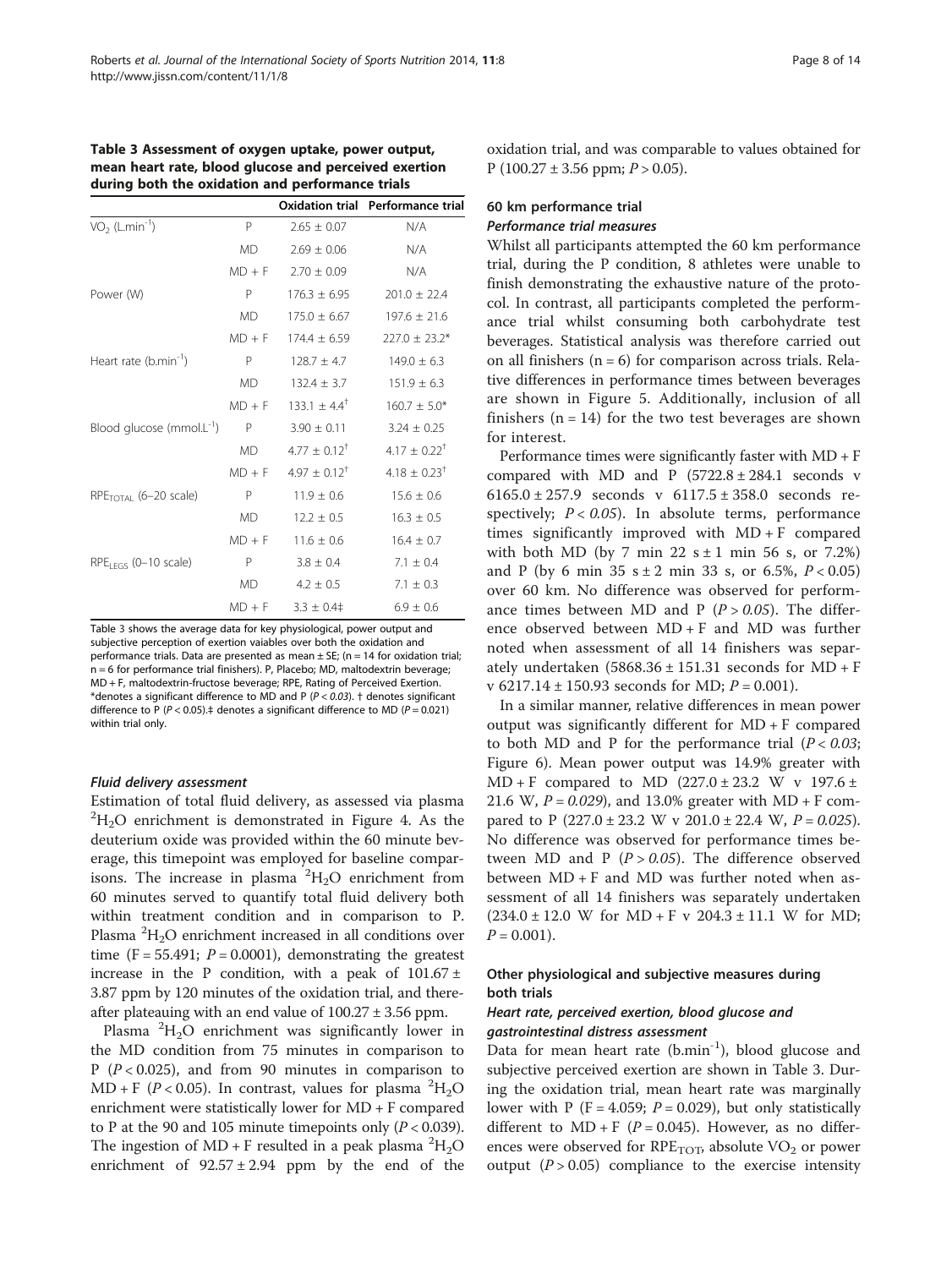<span id="page-8-0"></span>Roberts et al. Journal of the International Society of Sports Nutrition 2014, 11:8 http://www.jissn.com/content/11/1/8



was deemed appropriate. Blood glucose was significantly greater with both test beverages in comparison to P during the oxidation trial  $(F = 26.505; P = 0.0001)$ , although no differences existed between MD and MD + F  $(4.77 \pm 0.12 \text{ mmol} \cdot \text{L}^{-1} \text{ and } 4.97 \pm 0.12 \text{ mmol} \cdot \text{L}^{-1} \text{ respectively})$ ively,  $P > 0.05$ ). Mean subjective RPE<sub>LEGS</sub> (using a  $0-10$ Borg Scale) was significantly lower for MD + F compared with MD ( $P = 0.021$ ) over the course of the oxidation trial.

During the performance trial, greater participant effort was demonstrated via increases in mean heart rate,  $RPE<sub>TOTAL</sub>$  and  $RPE<sub>LEGS</sub>$  in comparison to the oxidation

trial. However, as 8 athletes could not complete the performance trial for P, comparisons were made for finishers of all trials only. Mean heart rate was significantly higher with  $MD + F$  (160.7 ± 5.0 b.min<sup>-1</sup>) compared to both MD and P (151.9  $\pm$  6.3 b.min<sup>-1</sup> and 149.0  $\pm$  6.3 b.min<sup>-1</sup> respectively,  $P < 0.03$ ). Mean blood glucose was similar between test beverages during the performance trial  $(4.18 \pm 0.23 \text{ mmol} \cdot \text{L}^{-1}$  for MD + F and  $4.17 \pm 0.22$  mmol.L<sup>-1</sup> for MD), with both being significantly greater than P  $(3.24 \pm 0.25 \text{ mmol} \cdot L^{-1})$  only  $(P < 0.05)$ . No differences were observed between test conditions for



all finishers (end column:  $n = 14$ ) \*denotes significant difference between relative beverages ( $P < 0.05$ ).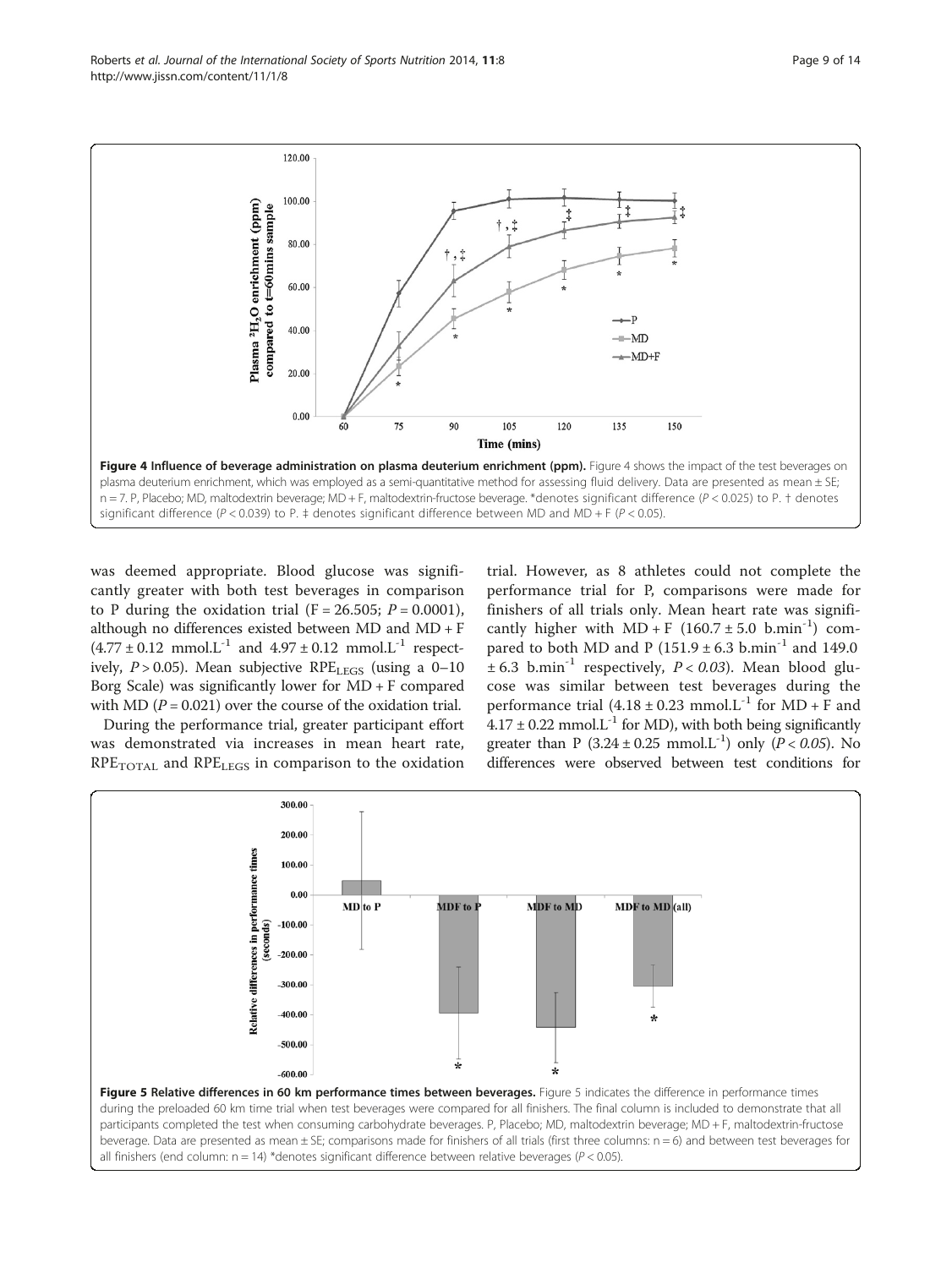<span id="page-9-0"></span>

 $RPE<sub>TOTAL</sub>$  or  $RPE<sub>LEGS</sub>$  during the performance trial  $(P > 0.05)$ .

Overall responses to the gastrointestinal distress questionnaire are shown in Table 4. A higher number of significantly positive responses were noted for MD. Bloating and belching severity were considerably greater with MD (22.2% and 19.0%) compared to  $MD + F$  (<4.8%) and P  $\langle$  <1.6%) respectively (*P* < 0.05). Whilst responses for other symptoms were considered minor ie: <7% of all responses, it was noted that symptoms of nausea, stomach problems, and urge to vomit or defecate were observed in the MD trial.

#### **Discussion**

The aim of this study was to carry out an independent assessment of a commercially available sports drink on carbohydrate oxidation, fluid delivery and sustained performance. Whilst previous research has indicated benefits of consuming multiple transportable carbohydrates [[11,12,16,22\]](#page-12-0), there is minimal research on commercial formulas demonstrating such mechanisms in line with performance gains. Additionally, there is continued interest as to whether sports drinks are indeed beneficial to recreational and club level athletes, with implications that moderately higher dosing strategies may yield effective results for longer duration events. With current dosage recommendations for events lasting longer than 2 hours being  $>90$  g.hr<sup>-1</sup> [\[4\]](#page-12-0), we were asked to investigate the potential influence of a commercial  $MD + F$ beverage provided at a relatively high carbohydrate delivery rate  $(102 \text{ g.hr}^{-1})$  on club level athletes.

The main finding from the study was that a commercial  $MD + F$  beverage significantly enhanced both  $CHO_{EXO}$ and fluid delivery during steady state exercise compared to both MD and P. This resulted in an average higher power output and time to complete the subsequent 60 km time trial. The findings support previous research that

# Table 4 Influence of test beverages on overall gastrointestinal distress responses

| Symptom                 | P            | MD           | $MD + F$  |
|-------------------------|--------------|--------------|-----------|
| Urge to urinate         | 33 (26.2)*   | 17 (13.5)    | 19 (15.1) |
| Bloating severity       | 2(1.6)       | 28 (22.2)*   | 6(4.8)    |
| Belching severity       | 2(1.6)       | 24 (19.0)*   | 5(4.0)    |
| Nausea                  | 1(0.8)       | $8(6.3)^{*}$ | 0(0.0)    |
| Stomach problems        | 1(0.8)       | $7(5.6)^*$   | 0(0.0)    |
| Stomach cramps          | 0(0.0)       | 1(0.8)       | 0(0.0)    |
| Headaches               | 1(0.8)       | 2(1.6)       | 0(0.0)    |
| Intestinal cramps       | 0(0.0)       | 0(0.0)       | 0(0.0)    |
| Stomach burning         | 1(0.8)       | 2(1.6)       | 0(0.0)    |
| Flatulence severity     | 0(0.0)       | 2(1.6)       | 0(0.0)    |
| Left & right side aches | 3(2.4)       | 0(0.0)       | 1(0.8)    |
| <b>Dizziness</b>        | $8(6.3)^{*}$ | 1(0.8)       | 2(1.6)    |
| Urge to defecate        | 0(0.0)       | $4(3.2)^{*}$ | 0(0.0)    |
| Urge to vomit           | 0(0.0)       | $4(3.2)^{*}$ | 0(0.0)    |

Table 4 shows the overall data for responses to the gastrointestinal distress questionnaire, with particular attention given to responses rated moderate to severe. Data are presented as total number of responses (rated moderate to severe) for both oxidation and performance trials. Numbers in brackets represent data expressed as a percentage of maximum number of responses. P, Placebo; MD, maltodextrin beverage; MD + F, maltodextrin-fructose beverage. \*denotes a significant difference to other test conditions ( $P < 0.05$ ).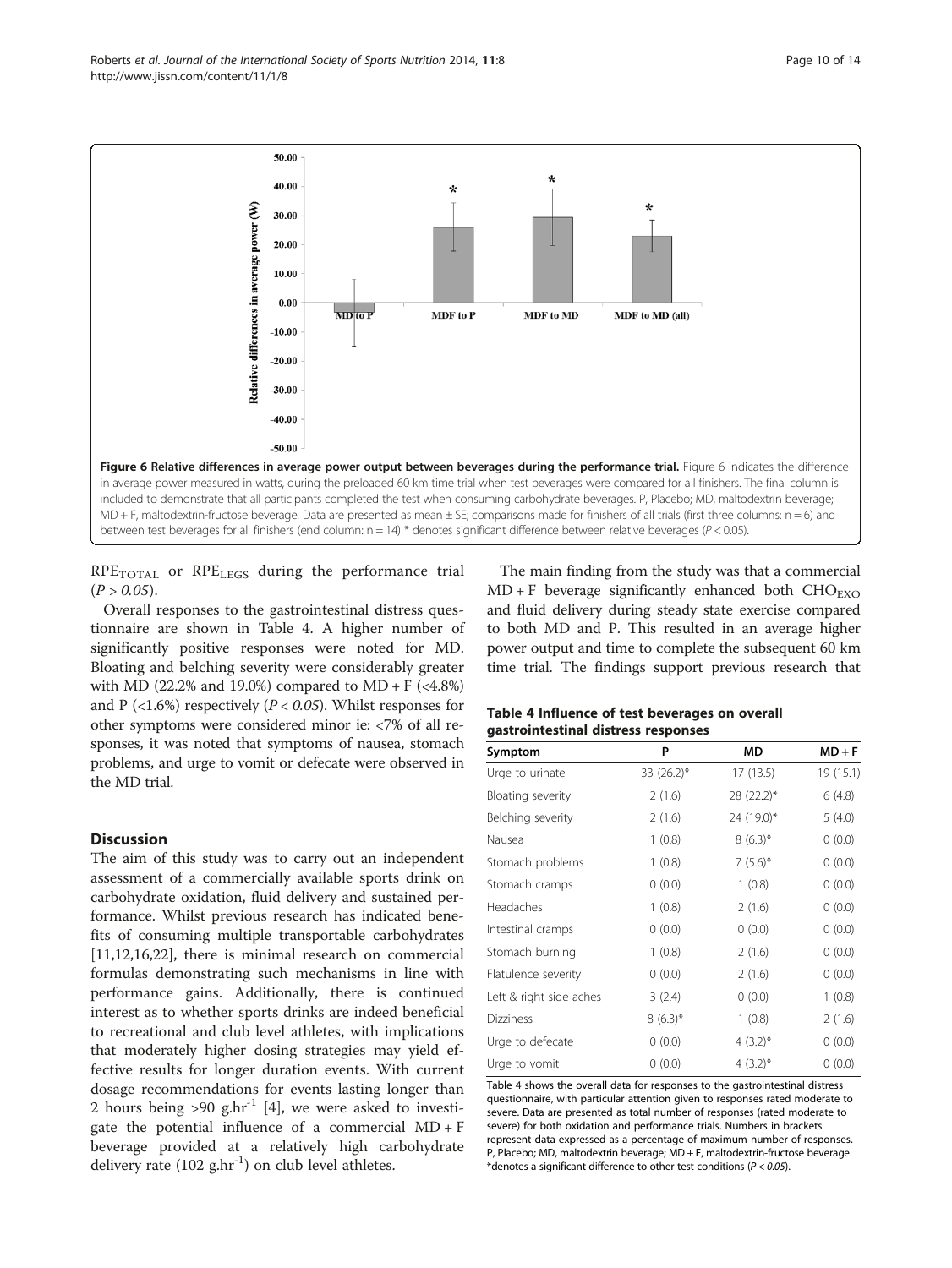combined sugar beverages provided at reasonably high concentrations (~10%) and carbohydrate delivery rates may enhance exercise performance [\[22,24\]](#page-12-0). This should be interpreted with a degree of caution for the end-user based on total exercise duration. For events ranging from 2 to 6 hours, such findings may be applicable. However, for shorter duration events, there is little evidence that 'multiple transportable carbohydrates' provide any ergogenic benefit over that of maltodextrin or glucose based beverages. Indeed, for events < 90 minutes, water only strategies may offer equally valid benefits [[37](#page-13-0)]. Furthermore, as the duration exceeds 6 hours, beverage and gastrointestinal tolerance may have a negative impact on performance, indicating a potential need for lower dosing and fluid delivery strategies [\[10,](#page-12-0)[38\]](#page-13-0).

In this study, both test beverages resulted in higher  $CHO<sub>TOT</sub>$  compared with P during exercise undertaken at 50% Wmax. As steady state exercise intensity was comparable across trials (for oxygen uptake, power output and perceived exertion), the use of P resulted in a higher rate of  $CHO_{ENDO}$  and  $FAT_{TOT}$ , which was expected. The inclusion of the two test beverages resulted in lower CHOENDO, potentially decreasing reliance on hepatic glucose utilisation, and permitting glycogen sparing, particularly in type I muscle fibres, during continuous aerobic exercise. Indeed, as the use of carbohydrate beverages has been shown to spare glycogen early into exercise [[39](#page-13-0)], this may provide a subtle benefit late into exercise if  $CHO<sub>TOT</sub>$  is enhanced.

Whilst CHO sparing from endogenous sources was apparent with both test beverages across all time points, it was specifically noted that  $CHO_{TOT}$  was 16.1% greater with MD + F compared to MD in the final 30 minutes of the oxidation trial. This differs from previous research utilising similar dosing strategies of fructose: maltodex-trin [\[11](#page-12-0)], which is surprising considering  $CHO_{EXO}$  rates during the same time frame were significantly increased and comparable to values observed in the current study. As there was a progressive increase in  $CHO_{EXO}$  with  $MD + F$  throughout the oxidation trial (with mean  $CHO_{EXO}$  of 1.27 g.min<sup>-1</sup> being significantly greater than MD), this implies that intestinal saturation was not a limiting factor at this dosage, as supported elsewhere [[5,11\]](#page-12-0). During the MD trial,  $CHO<sub>EXO</sub>$  was maintained from 90 minutes indicating potential saturation of the SGLT1 transporter mechanism. As there was no significant difference in either average  $CHO_{EXO}$  or carbohydrate oxidation efficiency between the test beverages prior to this, the use of combined sugar beverages may be more applicable for events lasting longer than 90 minutes, supporting current recommendations [[4\]](#page-12-0).

It should also be noted that participants in this study undertook the oxidation trial following an overnight fast. Whilst this is not normal practice for trained athletes

competing, it has been shown that the influence of low dietary carbohydrate availability prior to sustained exercise has little impact on accumulated  $CHO_{EXO}$  and steady state performance [\[40\]](#page-13-0) in the presence of CHO beverages. However, more prolonged states of starvation have been shown to reduce  $CHO<sub>EXO</sub>$  [[41\]](#page-13-0). In the current study, participants maintained their habitual diet which was unlikely to significantly impact on  $CHO_{EXO}$ .

Peak  $CHO_{EXO}$  for  $MD + F$  compared well with previous research [\[5,8,11\]](#page-12-0), with values reaching  $1.45 \pm 0.09$  g.min<sup>-1</sup>, 35.5% greater than MD, by the end of the oxidation trial. When lower ingestion rates of  $0.8$  g.min<sup>-1</sup> have been employed to replicate practices employed by athletes (48 g.hr<sup>-1</sup>), peak CHO<sub>EXO</sub> were not significantly different between glucose + fructose versus glucose only beverages  $(0.56 \text{ v } 0.58 \text{ g.min}^{-1}$  respectively, [\[9\]](#page-12-0)). Therefore, benefits of combined sugar beverages, particularly for longer duration events, are more likely with higher ingestion rates  $>1.0$  g.min<sup>-1</sup>. Interestingly, when higher ratios of fructose to maltodextrin have been employed [\[12](#page-12-0)], it has been suggested that peak  $CHO_{EXO}$  may occur with a 0.8 F: MD ratio compared to 0.5 or 1.25 ratios at ingestion rates of 1.8 g.min<sup>-1</sup>. However, as the relative concentrations of the beverages employed were >10%,  $CHO<sub>TOT</sub>$  was considerably lower than the current study, and short duration performance gains observed [[12](#page-12-0)] may not be replicated with longer duration events.

In the current study, the ratio of F: MD was 0.54 delivered at an ingestion rate of  $1.7 \text{ g.min}^{-1}$  (based on product analysis). This resulted in a higher  $CHO_{TOT}$  than previously observed with a 0.8 ratio [\[12\]](#page-12-0), most likely based on higher  $CHO_{EXO}$  and lower beverage concentration, which may not have limited gastric emptying rates or intestinal beverage delivery. It is unknown whether peak  $CHO_{EXO}$  during this study would have been greater if the oxidation trial had been extended. However previous research has indicated a relative maintenance so long as ingestion rates are maintained and tolerated [\[42](#page-13-0)]. The ingestion of a commercially available  $MD + F$  sports drink used in this study supports the general contention that the inclusion of fructose to a glucose/maltodextrin beverage will involve both SGLT1 and GLUT5 transport mechanisms leading to an increased rate of total carbohydrate delivery across the intestinal lumen.

Although higher ingestion rates of  $2.4$  g.min<sup>-1</sup> have been previously employed, leading to higher peak  $CHO_{EXO}$ rates of  $1.75$  g.min<sup>-1</sup> [[7\]](#page-12-0), it is likely that a higher beverage concentration, or total fluid consumption, would have led to progressive gastrointestinal disturbances within this cohort based on subjective reporting of drink tolerance at the end of the study. At the ingestion rates employed, it was apparent that gastrointestinal issues were less evident with MD + F compared to MD, but also that relative tolerance was being reached by the end of the performance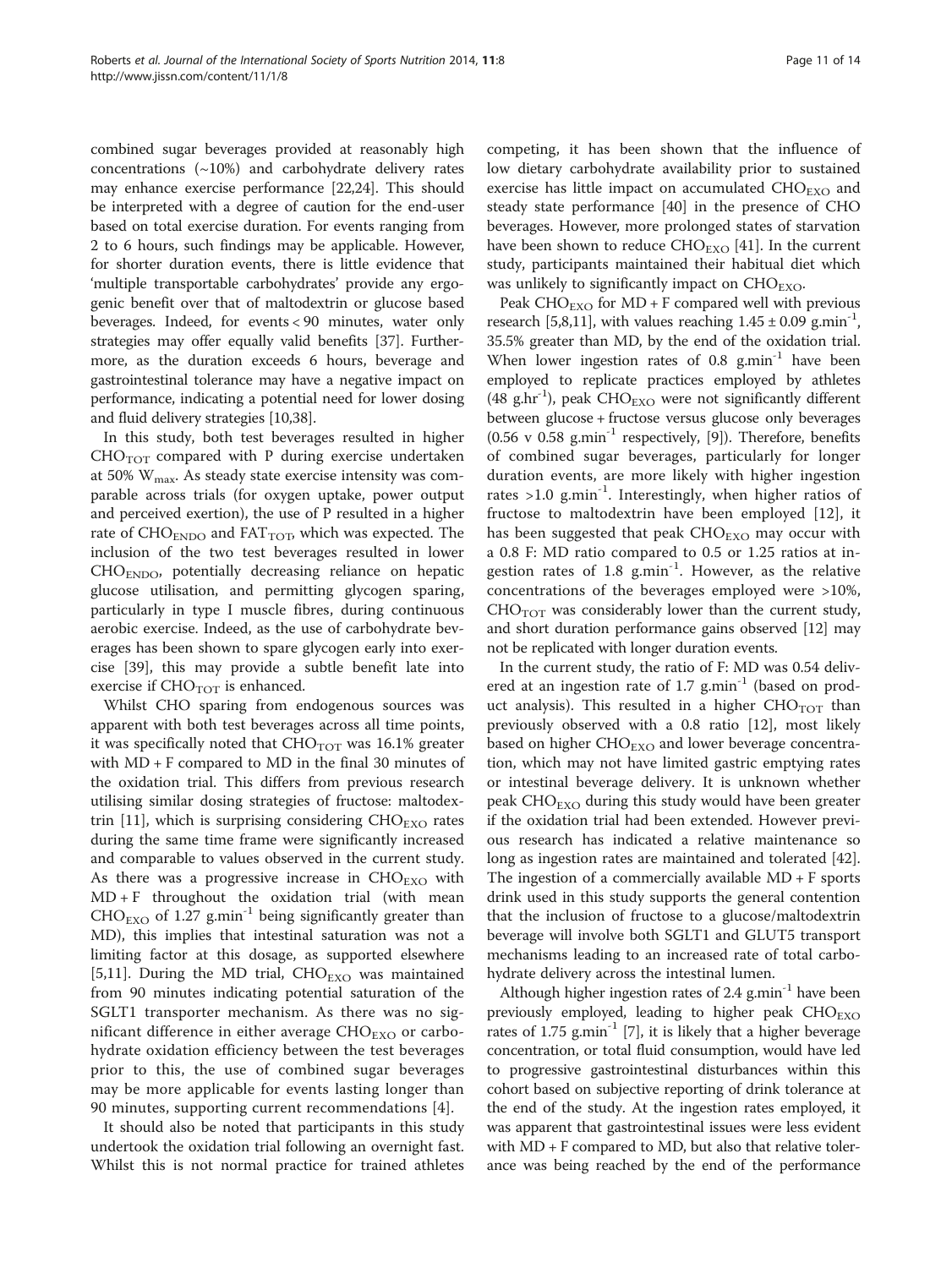trial. Higher ingestion rates may be better tolerated by well-trained athletes, as supported elsewhere [\[7](#page-12-0)] and from observations of world class triathletes in our laboratory in which peak  $CHO_{EXO}$  have exceeded 1.75 g.min<sup>-1</sup> with CHO ingestion rates of 2.0 g.min<sup>-1</sup>. Whether this indicates a training adaptation or tolerance to beverage consumption, or full saturation of SGLT1 and GLUT5 is unknown. More likely, as trained endurance athletes are encouraged to consume high carbohydrate diets to facilitate recovery and repetitive training bouts, higher CHO<sub>EXO</sub> may be the result of high carbohydrate availability, irrespective of total muscle glycogen and GLUT4 expression [\[40\]](#page-13-0).

An important finding from the study was that plasma  ${}^{2}H_{2}O$  enrichment was significantly enhanced with the inclusion of the  $MD + F$  formula, and statistically no different to P in the last 30 minutes of the oxidation trial. As plasma  $\mathrm{^{2}H_{2}O}$  enrichment has been used elsewhere as a semi-quantitative method [\[14,16](#page-12-0)], the finding indicates that  $MD + F$  did not restrict fluid delivery. However, findings for the MD beverage were significantly lower than P at all timepoints. The most likely explanation is that the ingestion of  $MD + F$  resulted in higher overall  $CHO_{TOT}$  and  $CHO_{EXO}$ , particularly in the final 30 minutes of the oxidation trial. As saturation of the SGLT1 transporter may have occurred with MD, fluid uptake across of the intestinal lumen may have been restricted. The inclusion of fructose, however, may have prevented complete intestinal SGLT1 saturation, hence allowing continued fluid uptake.

Our results are comparable to previous research [[8,14,16\]](#page-12-0), although plasma  ${}^{2}H_{2}O$  enrichment values were deemed higher in the current study where an MD + F beverage was used. In previous studies, increasing beverage concentration above 6% resulted in reduced fluid delivery based on a glucose only beverage [[14\]](#page-12-0). Whilst this may, in part, explain findings for the MD beverage, it would appear that the combined use of  $MD + F$  at a 10% concentration did not restrict fluid delivery. During events lasting longer than 2 hours where acute dehydration and carbohydrate depletion may limit sustained performance, the use of a commercial  $MD + F$  beverage may therefore support both high fluid delivery and  $CHO_{EXO}$  rates.

The use of combined carbohydrate beverages has been shown to enhance exercise performance [[22](#page-12-0)-[24\]](#page-12-0). However, several of these studies did not assess  $CHO_{EXO}$  to support conclusions, or use commercial formulas more applicable to the end user. Recent studies have indicated that running performance may not be enhanced when commercial beverages are employed [\[26\]](#page-13-0). In the current study, 8 participants were unable to complete the 60 km performance test, demonstrating the demanding nature of the protocol. However, data for finishers of all trials indicated that performance times and corresponding mean power outputs were significantly improved with MD + F. Mean power output was 14.9% higher during the  $MD + F$  trial compared to MD, and 13% higher compared to P.

This observation compares with previous findings [\[22](#page-12-0)], and may be a consequence of the higher  $CHO<sub>TOT</sub>$  and  $CHO_{EXO}$  at the end of the oxidation trial with  $MD + F$ . Surprisingly mean power output was comparable between MD and P, which may indicate subjective perception of the test beverages and hence relative effort, despite being randomly assigned to trial order. As all participants were able to complete the performance trial when consuming the test beverages, this demonstrates the benefit of regularly consuming CHO during sustained exercise. However, in a similar manner, performance times and mean power output was significantly improved with MD + F compared with MD for all participants ( $n = 14$ ).

Whilst RPE<sub>TOTAL</sub> and RPE<sub>LEGS</sub> were comparable during the performance test between conditions, it was noted that mean blood glucose was higher with both  $MD$  and  $MD + F$  compared to P. As power output was higher in the  $MD + F$  condition, this correlated with greater cardiovascular exertion despite similar perceived effort. As both test drinks were matched for electrolyte content, the buffering of endogenous acids is unlikely to be a key mechanism explaining greater power output with  $MD + F$ . Instead, higher  $CHO_{TOT}$  and potential for liver glycogen sparing with  $MD + F$  most likely explains the significant increase in performance.

It is difficult to compare data from previous research when different types of performance tests have been employed. When shorter distance preloaded time trials have been assessed, the use of glucose only beverages resulted in a dose response effect, with 60 g.hr<sup>-1</sup> leading to a 10.7% increase in mean power over 20 km compared to lower dosages [[43\]](#page-13-0). However, as a limiting factor for longer duration events may be  $CHO_{EXO}$ , such results may not extend to longer time trials when single carbohydrate beverages are used. Furthermore, performance times during sustained endurance events, such as Ironman Triathlon, have been shown to correlate with higher total CHO intakes ranging from  $90-120$  g.hr<sup>-1</sup> [[10](#page-12-0)], despite also relating to a higher incidence of gastrointestinal responses. In the current study, gastrointestinal responses did not impede performance, although it was observed that underlying responses were lower with MD + F compared to MD, similar to previous studies [\[5](#page-12-0)].

Where longer time trials (>100 km) have been performed (without prior steady state exercise), findings are mixed  $[44-46]$  $[44-46]$  both for low  $(0.62 \text{ g.min}^{-1} [44])$  $(0.62 \text{ g.min}^{-1} [44])$  $(0.62 \text{ g.min}^{-1} [44])$  and moderate  $(1.10 \text{ g.min}^{-1})$  ingestion rates [\[45](#page-13-0)]. As a higher ingestion rate was employed in the current study, along with greater beverage concentration, the high  $CHO_{TOT}$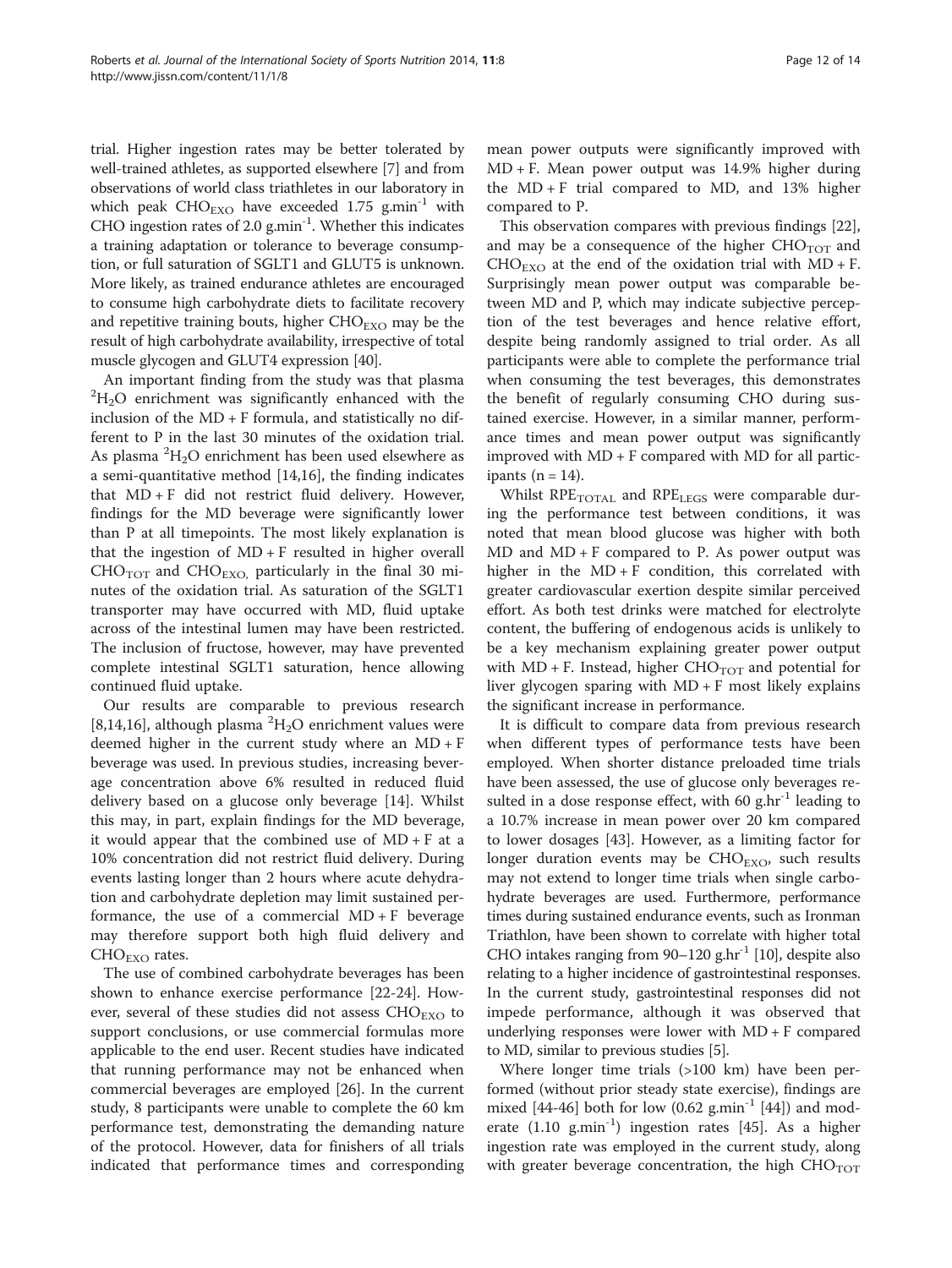<span id="page-12-0"></span>and  $CHO_{EXO}$  rates observed with  $MD + F$  may explain the improved performance during a 60 km time trial in comparison to these studies. Additionally, if ergogenic effects occur following peak  $CHO_{EXO}$ , then overall trials lasting <120 minutes may not be sufficient to observe performance benefits from combined sugar beverages.

# Conclusions

The use of a commercially available MD + F formula resulted in greater increases in total and exogenous carbohydrate oxidation rates during sustained steady state exercise compared to an isoenergetic MD beverage, and P. Additionally, the inclusion of fructose resulted in matched fluid delivery compared with P, and resulted in performance gains in direct comparison to MD. Athletes undertaking sustained exercise greater than 2 hours should consider strategies utilising combined carbohydrate formulas to maximise carbohydrate and fluid delivery, which may support enhanced exercise performance.

#### Abbreviations

CHO: Carbohydrate; CHO<sub>TOT</sub>: Total carbohydrate oxidation rate (measured in g.min−<sup>1</sup> ); CHOEXO: Exogenous carbohydrate oxidation rate (measured in g.min<sup>-1</sup>); CHO<sub>ENDO</sub>: Endogenous carbohydrate oxidation rate (measured in g.min<sup>-1</sup>); FAT<sub>TOT</sub>: Total fat oxidation rate (measured in g.min<sup>-1</sup>); GLUT5: Glucose transporter 5; MD: Isoenergetic maltodextrin formula used in the study; MD + F: Maltodextrin plus fructose formula used in the study; P: Placebo formula used in the study; RER: Respiratory exchange ratio, the ratio from dividing expired carbon dioxide with oxygen uptake; RPE: Rating of perceived exertion (subscript relates to total or leg related exertion); SGLT1: Sodium dependent glucose transporter 1; VE: Minute ventilation, the amount of air breathed in one minute (L.min<sup>-1</sup>); VO<sub>2</sub>: Volume of oxygen uptake (measured in L.min<sup>-1</sup>); VO<sub>2max</sub>: Maximal oxygen uptake (measured in L.min−<sup>1</sup> ); VCO2: Volume of expired carbon dioxide (measured in L.min−<sup>1</sup> ); Wmax: Maximal power output determined from an incremental protocol to volitional exhaustion (measured in W).

#### Competing interests

Research funding and product supply to support this study was received from High 5 Ltd. All data was collected, analysed and reported by the investigatory team fully independently of the company.

#### Authors' contributions

All authors were involved in the study. JDR was the principal researcher, involved with liaison with the company, participant assessment, data collection, statistical analysis and manuscript generation; MDT was co-researcher involved with cohort organization, data collection and blood analyses, confirmation of statistical analyses, and manuscript editing; LSK was involved with monitoring of data collection including collation of performance data, and test beverage administration, as well as manuscript editing; RJT was involved with data collection and analysis; MGR was involved in quality control, data collection, and technical accuracy in preparation of the manuscript. All authors read and approved the final manuscript.

#### Acknowledgements

The authors wish to acknowledge High5 Ltd. for providing the support and funding to undertake this study. All products used for test beverages were supplied by High 5 Ltd. independently of the investigatory team. The authors also wish to acknowledge the support and external collaboration with Iso-Analytical Ltd., for independent assessment of expired air and blood samples.

#### Received: 4 January 2014 Accepted: 25 February 2014 Published: 4 March 2014

#### References

- 1. Jeukendrup AE: Carbohydrate intake during exercise and performance. Nutrition 2004, 20:669–677.
- 2. Bosch AN, Dennis SC, Noakes TD: Influence of carbohydrate ingestion on fuel substrate turnover and oxidation during prolonged exercise. J Appl Physiol 1994, 76(6):2364–2372.
- 3. Coggan AR, Coyle EF: Reversal of fatigue during prolonged exercise by carbohydrate infusion or ingestion. J Appl Physiol 1987, 63(6):2388-2395.
- 4. Jeukendrup AE: Multiple transportable carbohydrates and their benefits. Sports Sci Exchange 2013, 26(108):1–5.
- 5. Jentjens RLPG, Moseley L, Waring RH, Harding LK, Jeukendrup AE: Oxidation of combined ingestion of glucose and fructose during exercise. J Appl Physiol 2004, 96(4):1277–1284.
- 6. Jentjens RLPG, Shaw C, Birtles T, Waring RH, Harding LK, Jeukendrup AE: Oxidation of combined ingestion of glucose and sucrose during exercise. Metab Clin Exp 2005, 54:610–618.
- 7. Jentjens RLPG, Jeukendrup AE: High rates of exogenous carbohydrate oxidation from a mixture of glucose and fructose ingested during prolonged cycling exercise. Br J Nutr 2005, 93(4):485–492.
- Jentjens RLPG, Underwood K, Achten J, Currell K, Mann CH, Jeukendrup AE: Exogenous carbohydrate oxidation rates are elevated following combined ingestion of glucose and fructose during exercise in the heat. J Appl Physiol 2006, 100(3):807–816.
- 9. Hulston CJ, Wallis GA, Jeukendrup AE: Exogenous CHO oxidation with glucose plus fructose intake during exercise. Med Sci Sports Exerc 2009, 41(2):357–363.
- 10. Pfeiffer B, Stellingwerff T, Hodgson AB, Randell R, Pottgen K, Res P, Jeukendrup AE: Nutritional intake and gastrointestinal problems during competitive endurance events. Med Sci Sports Exerc 2012, 44(2):344–351.
- 11. Wallis GA, Rowlands DS, Shaw C, Jentjens RLPG, Jeukendrup AE: Oxidation of combined ingestion of maltodextrins and fructose during exercise. Med Sci Sports Exerc 2005, 37(3):426–432.
- 12. O'Brien WJ, Rowlands DS: Fructose-maltodextrin ratio in a carbohydrateelectrolyte solution differentially affects exogenous carbohydrate oxidation rate, gut comfort, and performance. Am J Physiol Gastrointest Liver Physiol 2011, 300:G181–G189.
- 13. Davis JM, Burgess WA, Slentz CA, Bartoli WP: Fluid availability and sports drinks differing in carbohydrate type and concentration. Am J Clin Nutr 1990, 51:1054–1057.
- 14. Jeukendrup AE, Currell K, Clarke J, Cole J, Blannin AK: Effect of beverage glucose and sodium content on fluid delivery. Nutr & Metabol 2009,  $6(9) \cdot 1 - 7$
- 15. Jeukendrup AE: Carbohydrate and exercise performance: the role of multiple transportable carbohydrates. Cur Opin Clin Nutr Metab Care 2010, 13(4):452–457.
- 16. Jeukendrup AE, Moseley L: Multiple transportable carbohydrates enhance gastric emptying and fluid delivery. Scan J Med Sci Sports 2010, 20(1):112-121.
- 17. Rowlands DS, Bonetti DL, Hopkins WG: Unilateral fluid absorption and effects on peak power after ingestion of commercially available hypotonic, isotonic, and hypertonic sports drinks. Int J Sport Nutr Exerc Metab 2011, 21(6):480–491.
- 18. Rollo I, Williams C: Influence of ingesting a carbohydrate-electrolyte solution before and during a 1-hr running performance test. Int J Sport Nutr Exerc Metab 2009, 19:645–658.
- 19. El-sayed MS, Balmer J, Rattu AJM: Carbohydrate ingestion improves endurance performance during a 1 h simulated cycling time trial. J Sports Sci 1997, 15:223-230.
- 20. Coggan AR, Coyle EF: Carbohydrate ingestion during prolonged exercise: effects on metabolism and performance. Exerc Sport Sci Rev 1991, 19:1-40.
- 21. Ali A, Williams C, Nicholas CW, Foskett A: The influence of carbohydrateelectrolyte ingestion on soccer skill performance. Med Sci Sports Exerc 2007, 39(11):1969–1976.
- 22. Currell K, Jeukendrup AE: Superior endurance performance with ingestion of multiple transportable carbohydrates. Med Sci Sports Exerc 2008, 40(2):275–281.
- 23. Triplett D, Doyle JA, Rupp JC, Benardot D: An isocaloric glucose-fructose beverages effect on simulated 100-km cycling performance compared with a glucose-only beverage. Int J Sport Nutr Exerc Metab 2010, 20(2):122-131.
- 24. Rowlands DS, Swift M, Ros M, Green JG: Composite versus single transportable carbohydrate solution enhances race and laboratory cycling performance. Appl Physiol Nutr Metab 2012, 37:425-436.